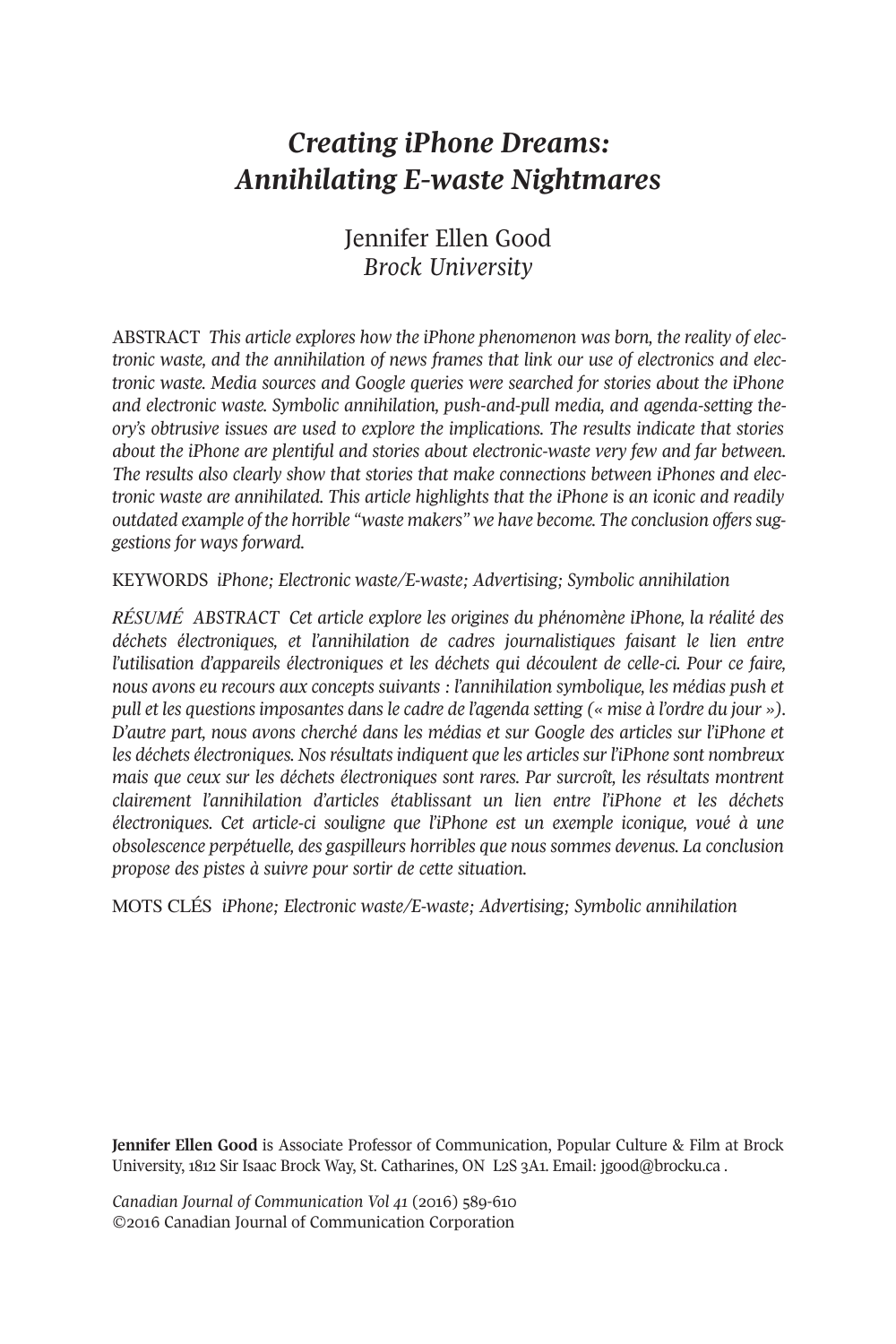#### **Introduction**

According to the Pew Research Center (2010), 90 percent of Americans aged 19 to 28 sleep with their mobile phone on or next to their bed, and Statista (2015) reports that four years after its initial release, the iPhone had almost a quarter of the global smartphone market. Statista (2015) adds that Apple has been amongst the top 5 smartphone vendors in the world since 2009. By 2011 Apple had sold more than 72 million iPhones, generating revenue of U.S.\$47 billion and accounting for 40 percent of Apple's total earnings (Statista, 2016). Early in 2014, with the arrival of its fifth generation, iPhone surpassed the 500 million units sold mark (Bestmobs, 2014), and in the first two quarters of 2016, over 125 million iPhones had been sold (Statista, 2016). Indeed, when people sleep with their phone on their bed, they may very well be dreaming about their next iPhone. As ABC News reported about the release of the iPhone 5c and 5s in September 2013, "out of control lines, people waiting hours, even days—Apple fans acrossAmerica don't appearto be losing any enthusiasm overthe iPhone" (ABC News, 2013).And the iPhone's iconic status means that people are telling stories aboutit. For example, a Lexis Nexis search for broadcast stories headlined "smart phones" in the past 10 years yields 56 stories, while a search for broadcast stories headlined "iPhone" in the past 10 years yields over 10 times that quantity—642 stories (and the iPhone was launched less than 10 years ago, in 2007).

There is, however, another side of the iPhone phenomenon. In his prescient book *The Waste Makers* (1960), Vance Packard stated that the "replacement revolution [was encouraging] people to get rid of the products they already own … [by] encouraging people to throw things away" (p. 127). Packard also explored how the replacement revolution was successfully promoted—and what the disastrous effects would be. Packard predicted what we now know to be true: the planetary costs of the replacement revolution are too high. The planet is reeling.

Electronic waste, or e-waste, has become the fastest-growing component of the municipal waste stream in "developed" countries as well as several "developing" countries (Ravi, 2012). For example, according to the Electronics TakeBack Coalition (ETBC), more than 142,000 computers and 416,000 mobile devices are discarded *every day* in the United States (ETBC, 2012). Of all electronic items, the lifespan of the mobile phone is the shortest—and it is decreasing (Premalatha, Tabassum-Abbasi, Abbasi, & Abbasi, 2014). Indeed, Graham Pickren (2014) describes what we are facing as a "waste tsunami." It is also estimated that two percent of the global carbon footprint comes from the IT industry (Basel Action Network, 2011). And while electronic waste is an environmental and human health problem globally (see, for example, olafisoye, Adefioye, & Osibote, 2013), it is especially acute for materially less affluent parts of the world (Iles, 2004). As Premalatha et al. (2014) point out, "[I]f the situation vis-a-vis ewaste is posing a challenge in most developed countries, it is alarmingly bad in the developing world" (p. 1577).

In this article these two realities of our digital age are juxtaposed: our adoration of all things electronic (in particular the iPhone) against the environmental implications. The article provides an overview of electronic waste, describes the context out of which our adoration ofthe iPhone was born, and establishes the theoretical and methodolog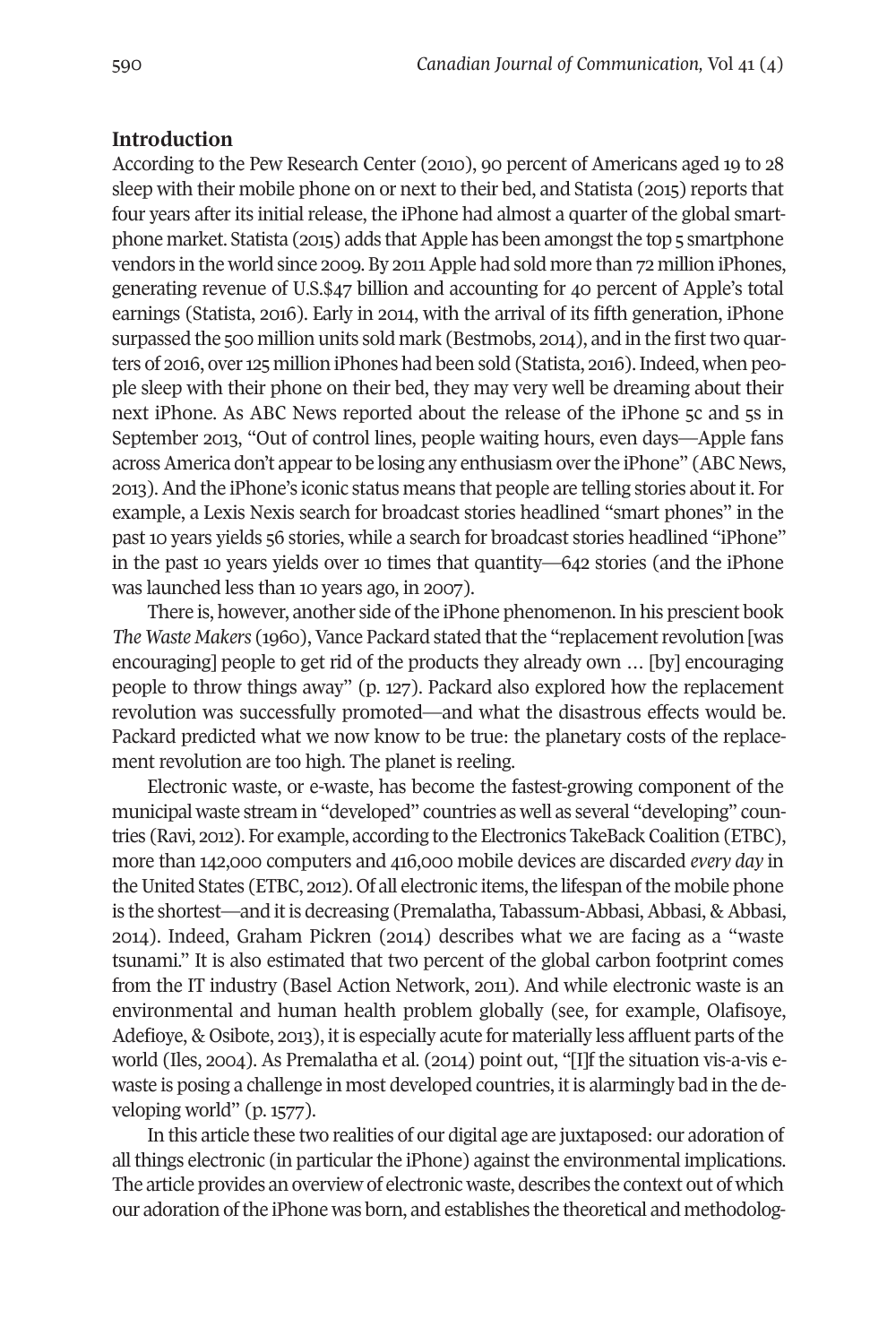ical context for analyzing the frequency of media stories about iPhone and electronic waste. The article then discusses the findings and offers ideas for ways forward.

#### **E-waste nightmares**

Lurking below the surface of our digital age is the life cycle of our electronic gadgets—mining, assembly, use, disposal—and the toll that rabid consumption and rapid obsolescence of electronics is taking on the environment and workers' lives. Due to their incredible popularity and an increasingly short lifespan (Premalatha et al., 2014), mobile phones are being discarded in huge quantities. As mentioned above, the Electronics TakeBack Coalition estimates that 416,000 mobile devices are discarded *every day* in the United States alone. It is no wonder, therefore, that electronic waste has become the fastest-growing component of the municipal waste stream. In rich countries, electronic waste constitutes some eight percent by volume of municipal waste, growing at about four percent per year (widmer, oswald-Krapf, Sinha-Khetriwal, Schnellmann, & Böni, 2005). Kees Baldé, Feng wang, Ruediger Kuehr, and Jaco Huisman highlight that, "The growing amount of e-waste has posed a significant challenge to waste management in both developing and developed countries" (2015, p. 4).

It is not, however, only electronics' end of life that is problematic. Every stage of electronics' life cycle takes a huge toll on human and environmental resources. For example, according to the Electronics TakeBack Coalition, to make one computer and monitor requires 530 pounds of fossil fuels, 48 pounds of chemicals, and one and a half tons of water (ETBC, 2012). Electronics such as computers and mobile phones also require precious metals. The adverse environmental impacts of producing these metals are significant, especially for precious and special metals that are mined from ores containing very little of these metals. "To produce 1 tonne of gold, palladium or platinum, CO<sub>2</sub> emissions of about 10,000 tonnes are generated. The gold-induced CO<sub>2</sub> emissions for the electronics industry exceed 5.1 million tonnes" (Premalatha et al., 2014, p. 1588).

The United Nations Environment Programme (UNEP) estimates that it takes 60 kilograms of CO<sub>2</sub>e to manufacture a mobile phone (CO<sub>2</sub>e is the "the global warming potential of all greenhouse gasses … measured in terms of the equivalent impact of carbon dioxide"). The UNEP also highlights that the use of mobile technologies generates waste. For example, the UNEP estimates that the use of a phone for one year produces twice the quantity of CO<sub>2</sub>e as what is generated in the manufacturing process (UNEP as cited in GSMA, 2009). As stated earlier, the Basel Action Network (2011) states that two percent of the global carbon footprint comes from the IT industry. It is, however, the end of electronics' life cycle that is the most obvious, tangible stage of waste production. Globally an estimated 40 million tonnes of e-waste are generated each year (UNEP, 2009). Predictions are that developing countries will begin generating more "wasted" electronics than the developed world by 2017 (Yu, Williams, Ju, & Shao, 2010), with countries such as China and South Africa seeing 500 percent annual increases in communication electronics discards (Schluep et al., 2009).

And yet, one need only ask a lecture hall of undergraduate students, their workspaces cluttered with phones and computers, "who has heard of electronic waste?"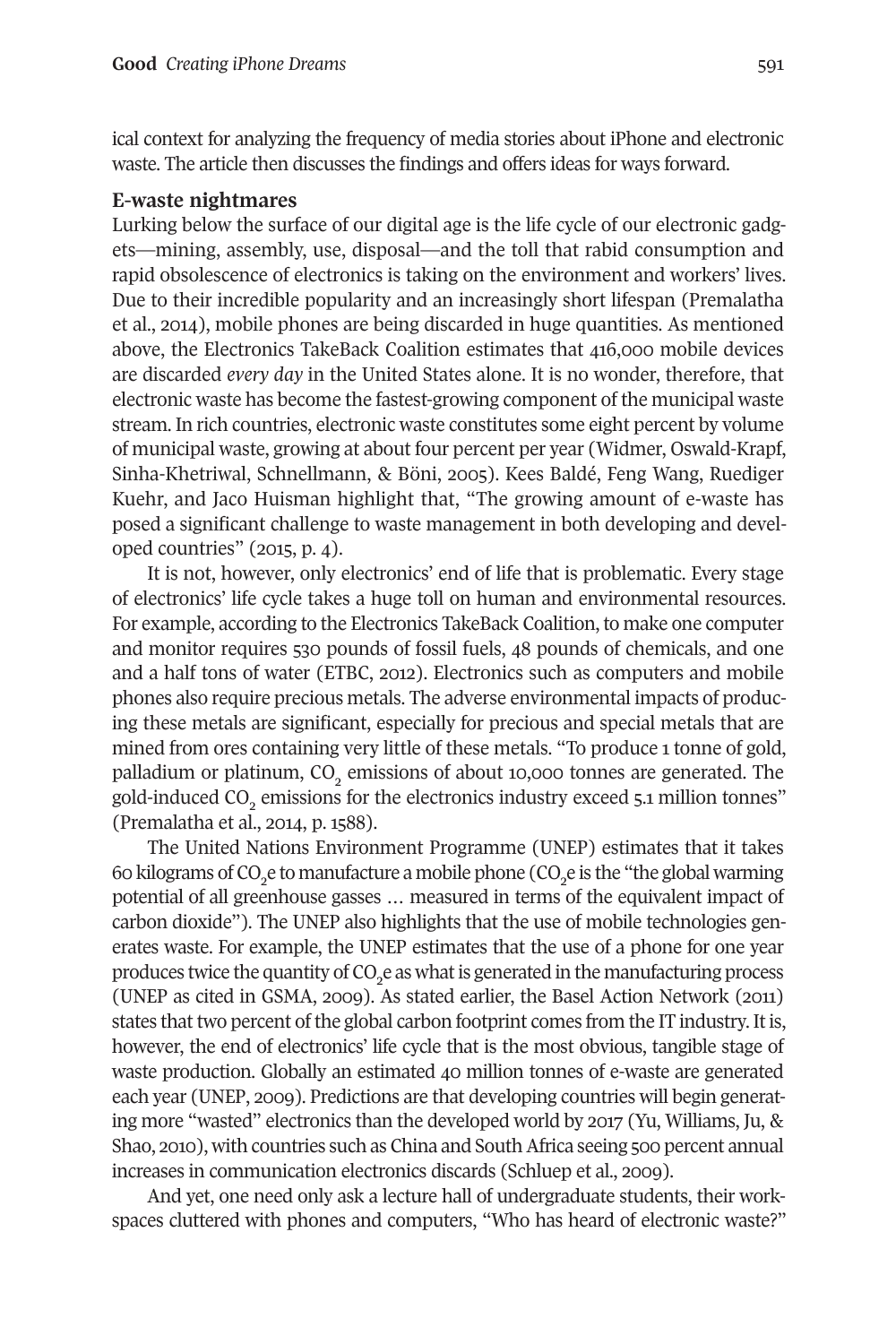to achieve an anecdotal sense of our limited awareness of electronic waste. A few hands will tentatively go up. Follow that question with a question about how many mobile phones and computers they have owned in their lifetime and the answer is many so many that they have lost count.

why have the students not thought about what happens to their phones and other electronics when they are done with them? The answer may be symbolic annihilation. Symbolic annihilation proposes that what the media *do not show us* and *do not tell us* about the world, and those with whom we share it, is just as important as what the media do show and tell us (Gerbner & Gross, 1976; Shanahan & Morgan, 1999; Tuchman, 1978). "Representation … signifies social existence; absence means symbolic annihilation" (Gerbner & Gross, 1976, p. 182). Mobile phones have social existence. The mobile phone is in greater demand than any other electronic device. As Kevin Kimberlin points out, "No other technology has impacted us like the mobile phone. It's the fastest growing manmade phenomenon ever—from zero to 7.2 billion in three decades" (as quoted in Boren, 2014). And no mobile phone is in greater demand than the iPhone.

In what follows, the context for the birth of the iPhone is explored. The frequency of iPhone stories vs. electronic waste stories in the mass media is then compared. Symbolic annihilation as well as hypocognition, push-pull media**,** and obtrusive issues are used to make sense of the findings and implications.

#### **Creating iPhone dreams**

By the time Steve Jobs walked onto the Moscone Center stage to give his keynote address in San Francisco on January 9, 2007, he was already a computer and entrepreneurial superstar. His short greying hair, round glasses, black turtleneck, and comfortable blue jeans were well known to those in attendance and many around the world. Ryan Black (2007) reported that people camped out in the line overnight and that, as Jobs arrived onstage, people stood on their chairs to cheer him. Jobs started his speech by promising revolution. And those listening had reason to believe him. As Jobs (2007) pointed out, Apple had already been part of several technology revolutions.

1984, introduced the Macintosh. It didn't just change Apple. It changed the whole computer industry. In 2001, we introduced the first iPod, and it didn't just change the way we all listen to music, it changed the entire music industry. (para. 1).

when the iPhone was launched, therefore, as was the case with the Macintosh computer and the iPod, the revolution that Jobs promised was not based on an invention of a medium that did not previously exist.As John Edson writes,Apple's iterations are about "the obsession, persistence, and focus to keep things simple, improve the details, and continue making technology a more seamless extension of ourselves" (2013, para. 3) rather than entirely new innovations. Beth Snyder Bulik (2008) highlights that atthe core ofApple's advertising and marketing is a strategy to enter an existing market and insert products that are "easy to use and fabulous to look at, and packaged … as a necessary lifestyle for the cool and hip and those who just want to be."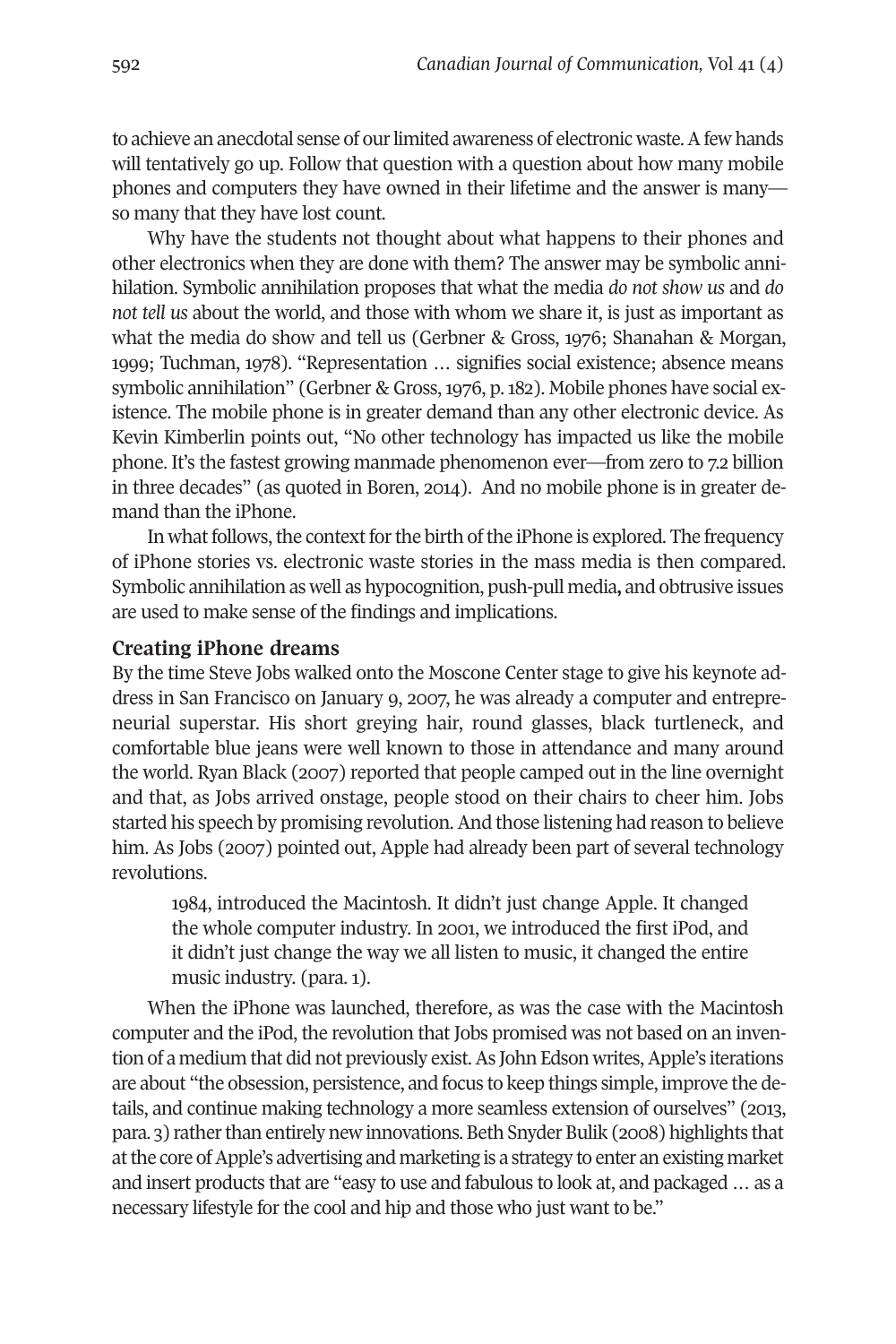Therefore, while the personal computer and the ability to listen to music on a "personal device" were already well established when Jobs launched the Macintosh and the iPod, what he was promising was an iterative revolution (for example, the iteration that the computer could be personal by being small). Indeed, during his 1984 introduction to the Macintosh computer, the computer with whom Jobs shared the stage spoke to this smallness, saying, "Unaccustomed as I am to public speaking, I'd like to share with you a maxim I thought of the first time I met an IBM Mainframe: NEVER TRUST A COMPUTER YOU CAN'T LIFT" (Jobs, 1984). The crowd of thousands went wild and leapt to their feet.

During his 2001 launch of the iPod, Jobs noted that music was already portable but the iPod would make music that much more portable and cost-effective. "The coolest thing about iPod," said Jobs, "is that your entire music library fits in your pocket. … you can take your whole music library with you, right in your pocket" (Jobs, 2001, para. 9).

In 2007, therefore, the formula for Jobs' attire and the launch of the iPhone were in place. The turtlenecked Jobs was going to share Apple's newest iteration—or, as Jobs playfully offered, "[T]oday, we're introducing three revolutionary products.…The first one is a widescreen iPod with touchscreen. The second is a revolutionary mobile phone.And the third is a breakthrough Internet communications device" (Jobs, 2007, para. 1). Jobs mentioned these three elements multiple times such that the audience began to laugh. He then asked, "Are you getting it?" and confirmed what many in the audience were hoping for: these elements were not three separate devices but one new phone—a phone called the iPhone. (The audience seemingly could not believe this and began laughing and looking at each other, delighted.)

"Today, Apple is going to reinvent the phone" (2007, para. 1), Jobs said, again to great applause. on the screen a picture appeared of a white phone with a small mobile phone screen on the top and a large "old phone" rotary dial on the bottom. The audience roared with laughter. After this Jobs got serious and waited a moment before acknowledging, as he did when he first introduced the Mac and the iPod, that yes, there are already phones (indeed, a long history of phones, to which the rotary dial attested) and there is already a smartphone industry. Jobs proposed, however, that these "smartphones" combined phone, email, and Internet capabilities but with limited success. "The problem is that they're not so smart and they're not so easy to use" (Jobs, 2007, para. 2). The iPhone Jobs was introducing would "leapfrog" into the existing smartphone market and offer a phone that is "way smarter than any mobile device has ever been, and super-easy to use" (Jobs, 2007, para. 2).

Hundreds of thousands of iPhones were sold in the first weekend they were available—estimates vary between 500,000 and 1,000,000 ("where would Jesus Queue?" 2007). Jobs' Macworld keynote address no doubt played a role in the iPhone's immediate success. A LexisNexis search of "iPhone" in the world's newspapers in the six months after Jobs launched the iPhone (but prior to the phone being available for purchase) indicates that "iPhone" appeared 1,870 times. Something else was going on that went well beyond the iPhone's launch. Indeed, Jonah Bloom (2007), writing in *Advertising Age*, suggested that the iPhone was a huge success "[b]ecause, in short, it ...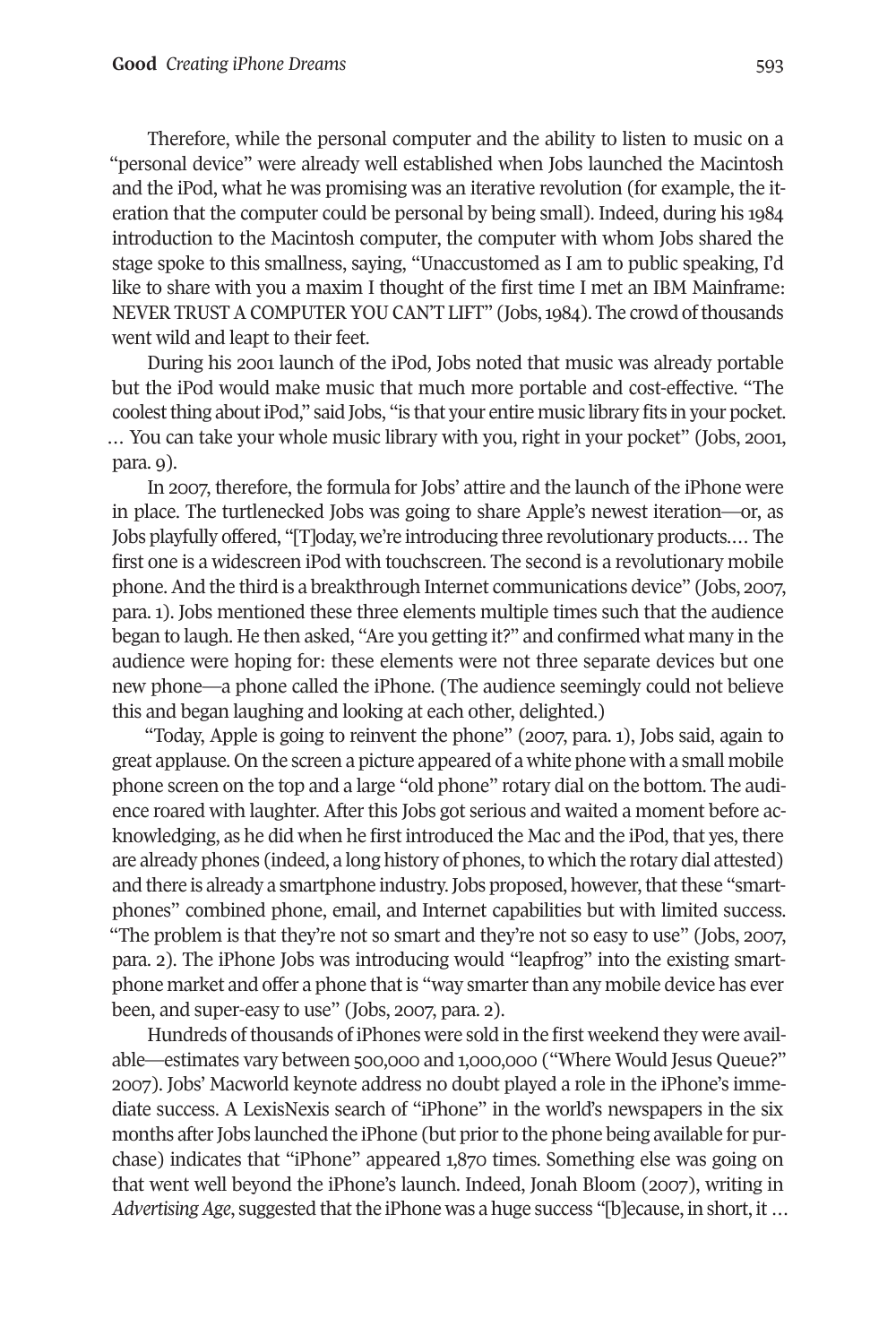inspire[d] irrational consumer lust." And Apple's cultivation of irrational consumer lust began long before the iPhone.

#### *Apple's stories*

#### Macintosh's 1984 coMMercial

Arguably the seeds for Apple lust were first sown at the largest ad venue in the world: the Super Bowl. It was Super Bowl18,1984, when Apple's one-minute Macintosh "1984" television advertisement, directed by acclaimed director Ridley Scott, aired. According to Steve Hayden (2011), writing in *Adweek*, "The brief for'1984' was simple: Steve Jobs said, 'I want to stop the world in its tracks.'" And according to *Forbes* magazine, which called the ad "the best Super Bowl ad of all time" (cited in Smith, 2012), Jobs got his wish.

The ad included black and white images of automatons shuffling toward a theatre, a huge screen with a Big Brother like talking head, and scary helmeted military types chasing a woman with red shorts and a white singlet running into the theatre and smashing the screen by throwing a hammer. The tagline was "On January 24th, Apple Computer will introduce the Macintosh. And you'll see why 1984 won't be like 1984." The ad set in motion the branding of a company that does not "build things people want or need—but build[s] things people desire" (Gartner analyst Mike McGuire as quoted in Bulik, 2008, para. 3). Nora Draper (2014) alludes to Goffman (1976) when she writes that advertising's images are "often hyper-ritualized, showing the performers in exaggerated, simplified, or amusing interactions to emphasize the ideological meaning" (p. 61). This was certainly true of Apple's revolutionary commercial; research has shown that the ad's images of an orwellian "Big Brother" and a shattered screen were successful at conveying that this was a product that broke the mold and could change our lives forever (Sayre, wells, & Moriarty, 1996).

#### iPod's silhouette coMMercial

The advertising brief for the iPod was to "empower people" (Pedersen, 2008, p. 497). The iPod silhouette advertisements continued desire branding with—often black— "in motion" silhouettes of a person holding a white iPod and earphones. Eric Jenkins (2008) proposes that the iPod ad contained "five primary compositional elements: the dancing silhouettes, a uniform neon backdrop, upbeat music, the white iPod, and a small amount of text and logo" (p. 475). Ad viewers were able to vicariously share in the iPod listeners' "hip, energetic, and youthful" (p. 475) joy through hearing their music and witnessing their movement. As Isabel Pedersen (2008) notes:

The iPod subjects simply live and dance; they do not *exist for* any other objectified reason, they simply exist… we are not party to the reasons behind the dance; we only see the exuberant and alluring energy played out in front of us. These dancers are living, moving subjects and not much more than that; they achieve the everyone/anyone appeal that Apple clearly wants to signify. iPods involve *lives*ratherthan *work*. (p. 498, italics in the original)

Jenkins (2008) goes a step further in labeling the iPod silhouette commercials "iconic" because of their embodiment of "a particular hypostasis—the experience of immersion in music.... The brilliance of Apple's iconic portrayal is in bringing together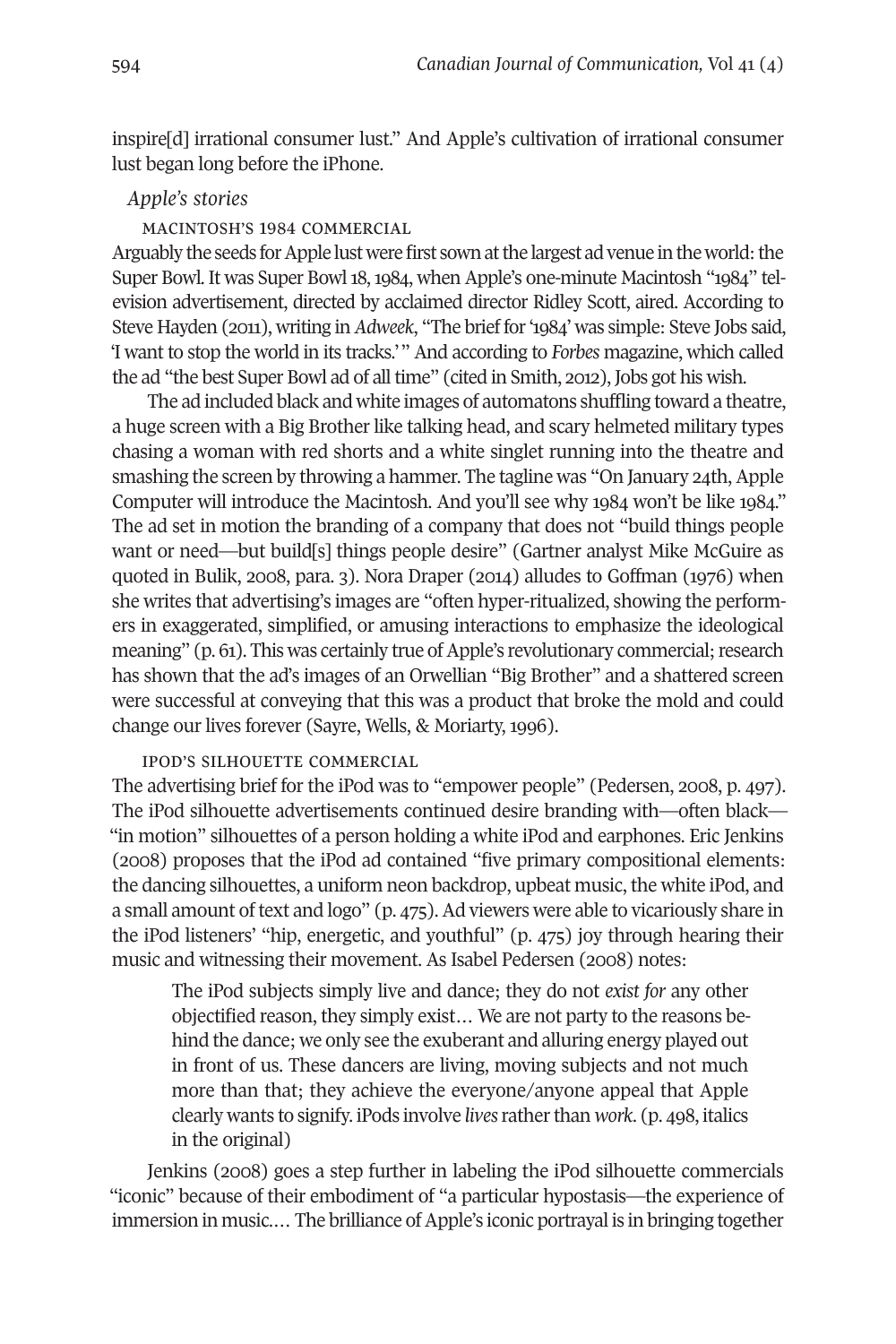so many associated elements of this common phenomenological experience. The dancing, the rhythmic music, the headphones, and the neon backdrop all reference the experience of immersion in music" (pp. 475–477).

#### iPhone's hello coMMercial

Luke Villapaz (2013) writes that iPhone advertising began with a "novel idea … that Apple had created the next generation of the phone" (para.1). The "Hello" ad, which aired during the Academy Awards on March 2, 2007, begins with the ringing of an old rotary dial phone and then cycles through a series of thirty-one movie and television moments in which a character from TV or the movies holds a phone and says, simply, "Hello" (or a version thereof). The sequence starts with Lucille Ball in *I Love Lucy* (circa 1956‒1964) and includes other older actors, movies, and shows such as Clark Gable in *It Happened One Night* (1934) and more recent, and less human, examples such as Mr.Incredible from *The Incredibles* (2004). The montage is a celebration of our cultural connection to the phone and to each other. (The complete list ofthe "Hello" clips can be found in Appendix A.) At the end of the ad there is a hand holding the iPhone; on the phone there is an image of a man and the name Johnny Appleseed (a fun "shared" apple-centric stand-in forthe name of someone who might call us). The screen flashes to black with a white "Hello," then "Available in June" in white text and finally a small white Apple logo.

Jenkins (2008) proposes that an image—and one could suggest by extension a product—becomes iconic, or "divine," "only when it becomes culturally accepted as a natural fusion of meaning and form through continued use" (p. 480). Jenkins' focus was the iPod, but the three elements of meaning, form, and continued use are equally critical in understanding advertising's role in creating the iconic iPhone. what the "Hello" ad highlighted was that the phone already had generations of cultural acceptance and continual use. What the "Hello" ad, and subsequent iPhone ads, contributed was new meaning and form. The iPhone would be a phone like all of these other phones, but the new meanings and forms would supply the revolution that Jobs promised. Indeed, if the "Hello" ad was fitting the iPhone into the history of phones (and how beloved the phone is), the next generation of iPhone advertisements was focused on the iPhone's revolutionary meanings and forms.

In June 2007 a post-"Hello" series of ads aired in which the only thing that could be seen was a hand holding an iPhone. A simple guitar-based tune underscored a male voice describing a variety of iPhone nuts, bolts, and features—what Villapaz (2013) refers to as "mini-tutorials": how to turn the phone on, orient the screen, listen to music, get emails, access the web, and, finally, answer the phone—all by swiping and tapping the screen. one ad highlighted the flow of activity that the iPhone could facilitate, starting with a clip from the movie *Pirates of the Caribbean* in which a huge octopus can be seen. "The voice" then expresses interest in calamari, which leads to a search on a San Francisco map for seafood, then to the locating of the nearest seafood restaurant "Pacific Catch" (located right on the Pacific ocean). The ad highlighted usability (including using the phone in the traditional sense). The ad also highlighted "revolutionary functions" that allow the user to undertake very desirable tasks (e.g., tracking down seafood at the edge of the Pacific ocean).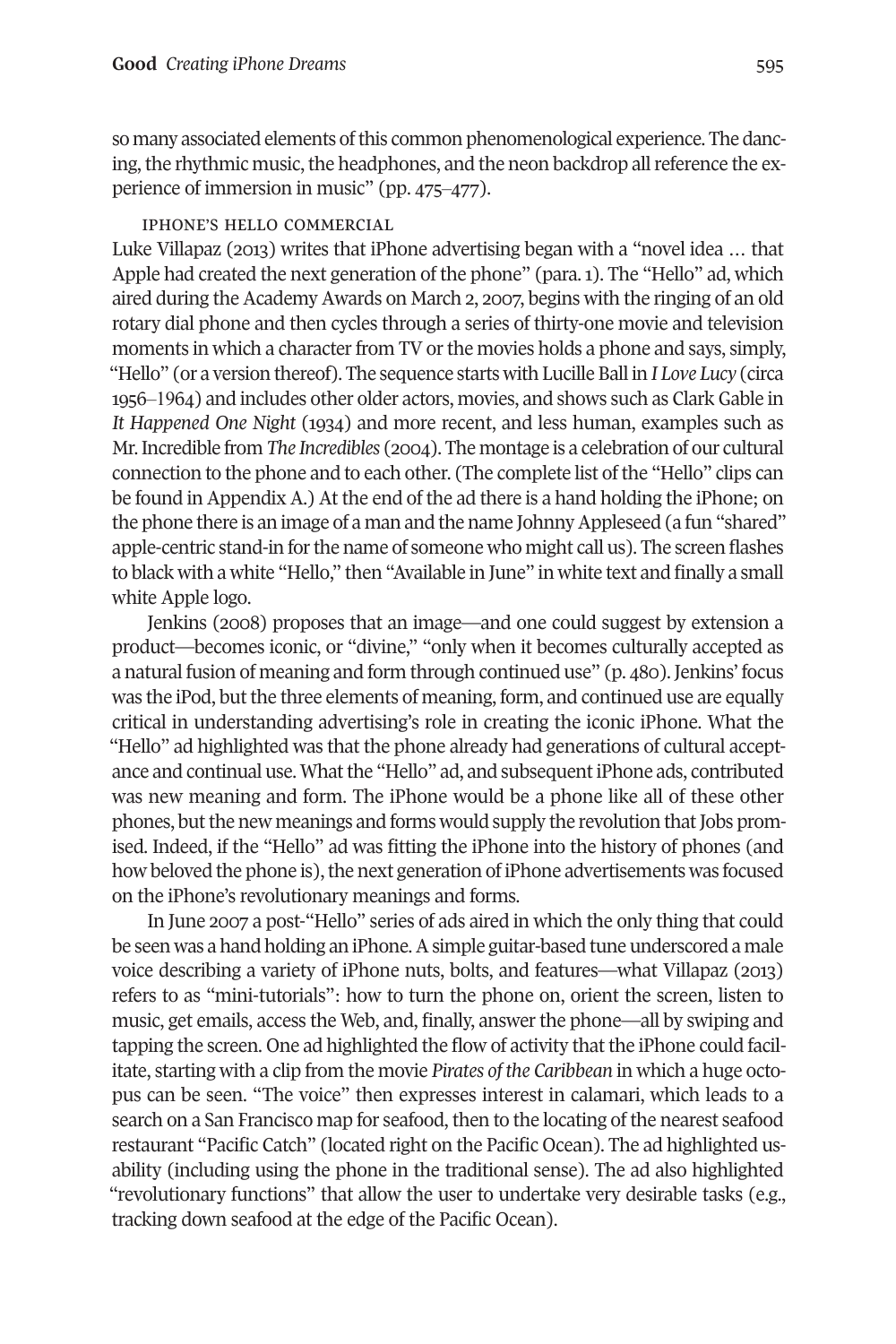Several other "hand" ads highlighted how "real" and useful the Internet is on the iPhone. For example, in one, "the voice" says that "This is not a 'modified' or'mobile' or 'kinda-sorta' Internet but just the Internet—on your phone." And this "real Internet" can, as is highlighted in another ad, be used to explore very cool vacation possibilities, check out the traffic on the way to the San Francisco airport, book an oceanfront room in Hawaii—and see how one's stock is doing (presumably to see whether paymentfor the vacation is possible). The final three ads in the series focused on the reality that all of the iPhone's incredible abilities could fit in your pocket. As one of the ads offered, "All these years you've gone through your day without email like this in your pocket, or stock updates like this in your pocket or Internet like this in your pocket and you survived—the question is, how?!"

Jenkins' (2008) proposal that product iconicity, or divinity, can be achieved when the product "becomes culturally accepted as a natural fusion of meaning and form through continued use" (p. 480) is perhaps best seen in these early iPhone advertisements. Each ad celebrates the phone's meaning and form through its use in the pursuit of very desirable outcomes. Rhetorical figures (schemes,tropes) can also help to make sense of the effectiveness of early iPhone advertising. Research on rhetorical figures has linked people's enjoyment of deviations from "expected" language (e.g., use of alliteration and rhyme) and cleverness in expression (e.g., puns, metaphors) with a liking of the product being advertised (van Enschot, Beckers, & van Mulken, 2010; van Enschot & Hoeken, 2015). The effectiveness of the advertising that draws upon rhetorical figures seems to be the positive feelings that people have when they "decipher" the messages associated with the product being advertised. Advertisers can aid in this deciphering process through "anchoring" (providing visual or verbal cues).

All of Apple's product launch advertisements, but especially early iPhone advertisements, have used rhetorical figures and anchoring beautifully. The unknowns were not in the form of metaphors, puns, or rhyme but rather a "known object"—smartphone with many "unknown" functions: sending emails, watching movies, discovering restaurants, finding routes on a map, checking stock prices, et cetera. with both visual and verbal anchoring ("the hand" using the phone and "the voice" describing what is taking place), the ads facilitated viewers' engaged, and presumably enjoyable, discovery.

The success of iPhone advertising is best understood in the context of consumer demand. According to *Wired* magazine, "days before the iPhone finally landed [on] June 29, hundreds of fanatical consumers camped outside Apple and AT&T stores for the \$600 gadget" (Chen, 2009, para. 3). Clearly the reasons for the long lines filled with exuberant, exhausted, hyped, and steadfast Apple fans are varied and even mysterious—but calling the iPhone iconic, even divine, seems reasonable. Indeed, the intense fervour and somewhat ethereal quality of iPhone enthusiasm led to the nickname of "Jesus phone**"** ("where would Jesus Queue?" 2007). As with other "revolutionary" Apple products, such as the personal computer and the iPod, the iPhone inserted itself into an existing market and said, "I am all of these things that you love about the existing versions, and look at the ways I am much better."

In Canada the iPhone hype was that much more tantalizing as Canadians were exposed to the launch and advertising but forced to watch their U.S. neighbours buy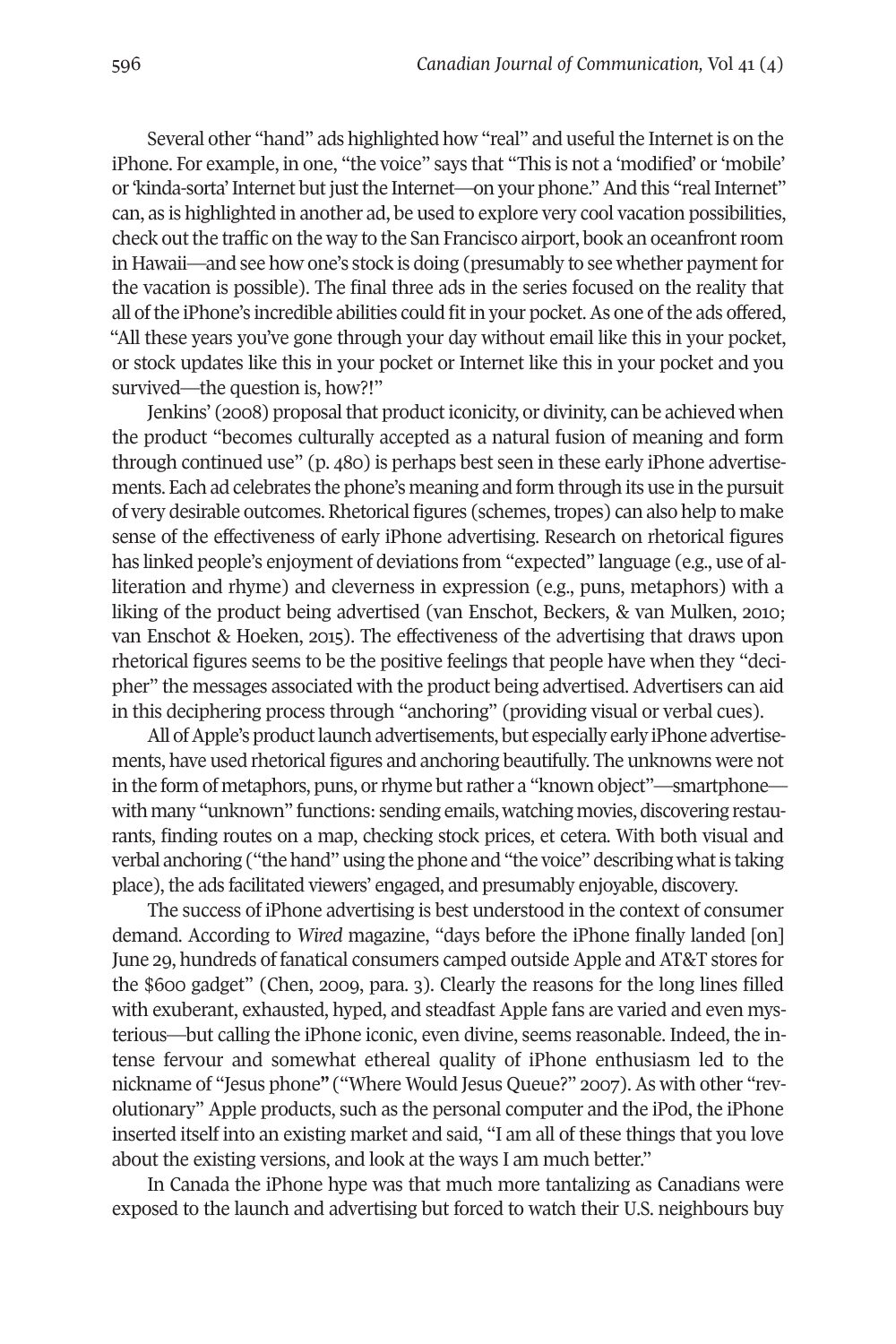iPhones months before the phones were available north of the border. In her article "What, No Apple iPhone? You Must Be Canadian," Pedersen (2008) highlights that while Canadians were "immersed [in iPhone advertising], they found themselves sidelined from 'iPhone culture'" (p. 492). Once able to participate, many Canadians were thrilled. As one Canadian wrote in an open letter to Steve Jobs,

My name is James and I would like to thank you for creating the wonderful iPhone device. we really think that you will change the world with it, just as you changed the world with the iPod. we were so happy to learn that on July 11th, we would finally be able to buy the iPhone and legally use it in Canada. (as cited in Pedersen, 2008, p. 506)

The skill and agility with which Apple launched its must-have, will-wait-in-lineall-night iPhone was just the beginning. Since 2007, Apple has introduced seven generations of the iPhone (with various additional "sub-generations"). Indeed, Steve Jobs was correct about many things, including that the iPhone could arrive in an already established mobile phone market and be a revolutionary force. The iPhone was in demand even before it arrived on the market, and iPhone interest has never seriously waned.

With each new iteration, the loyal fans sleep in line and vie for the most in-demand colours and latest must-have changes. In fact, the lines keep getting longer. As reported on *Tech* Crunch, "The line [for the iPhone 5c and 5s] at Apple's 5th Avenue NYC flagship store was 1,417 people long at 8 a.m. ET ... which is 83 percent longer than the iPhone 5 line at the same time" (Etherington, 2013, para. 2). Some of those in line might have been interested in replacing their iPhone 5, which, as Bryan Wolfe discusses (2013), was retired by Apple after only one year on the market. Packard's Replacement Revolution was in full swing—even colour could dictate the need to replace. "All reports … seem to be echoing a common refrain of the new gold iPhone finish being the rarest and hardest to get your hands on … being attractive to buyers because it's so different and unique from previous iPhone color options" (Etherington, 2013, para. 7).

And what happens to all of those unwanted phones? They make up the bulk of those 416,000 mobile devices that are discarded every day in the United States (ETBC, 2012) and accountfor Pickren's global electronic waste tsunami (2014). But swimming along among the new gold-finished iPhones and endless other updates, is anyone worried about the tsunami?

#### **Annihilation: E-waste? What e-waste?**

Symbolic annihilation research has focused on fictional television and the lack ofrepresentation of types of people. As Debra Merskin (1998) explains:

The basic idea [of symbolic annihilation] is that groups that are valued in a particular culture tend to be shown frequently in the media, and viewers/readers come to learn about these groups' purported characteristics and their implied value to the culture-at-large by virtue of their media exposure. But when certain groups are not valued in that same culture, the media tend not to include them in their storylines and, in the process, cast them aside and disenfranchise them by not showing them. (p. 335)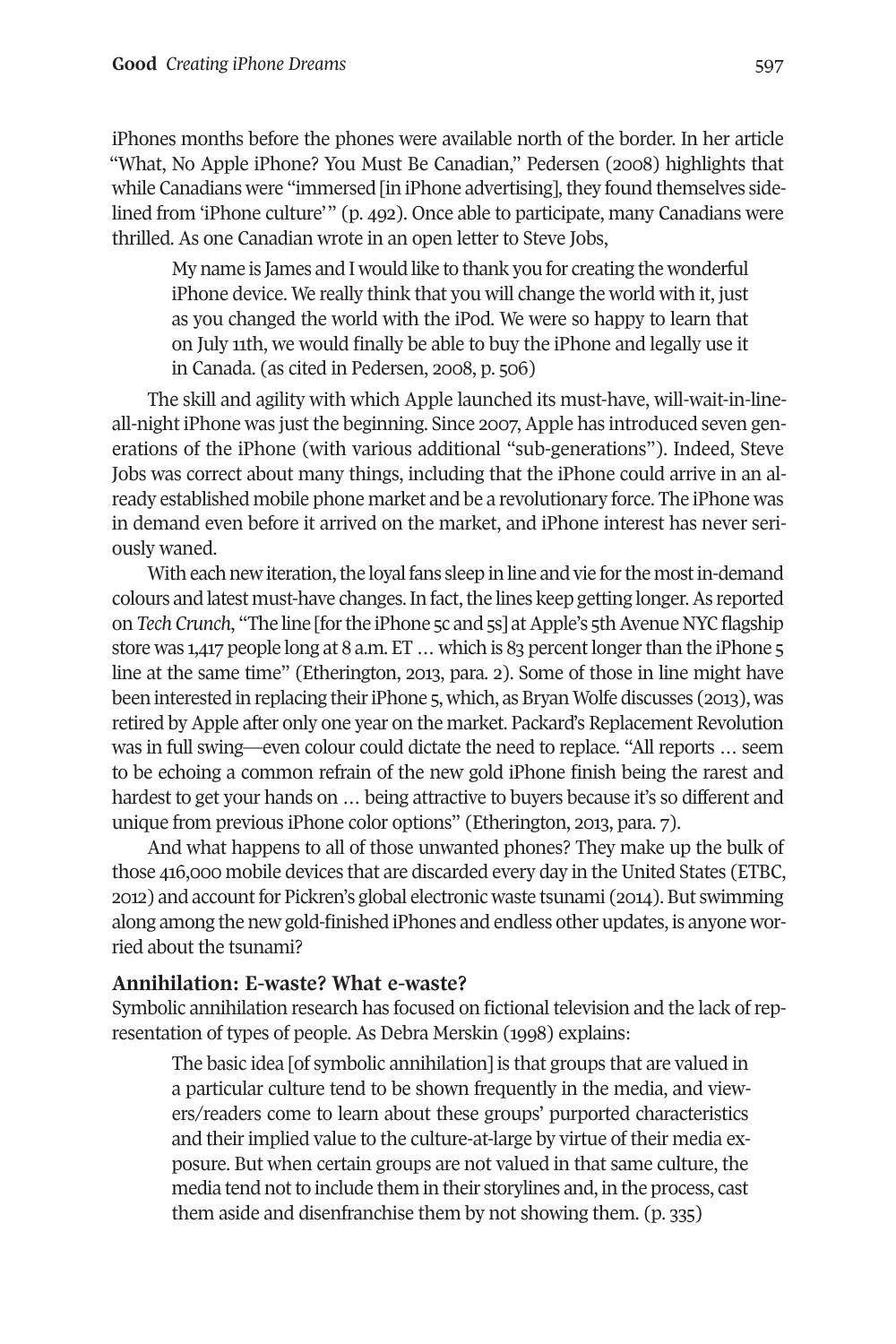By conducting content analyses of prime-time television, George Gerbner and Larry Gross (1976) found that those who were given dramatic importance and social power were male (approximately three-quarters of all leading characters), American, middle- to upper-class, and "in the prime of life" (p. 183). Gerbner and Gross expanded on the implications of being symbolically annihilated, stating, "Being buffeted by events and victimized by people denotes social impotence; ability to wrest events about, to act freely, boldly, and effectively is a mark of dramatic importance and social power" (p. 183).

other studies have explored topics such as the symbolic annihilation of Native Americans in fictional television and film (Merskin, 1998) and disenfranchised groups in cartoons (Klein & Shiffman, 2009). The use of symbolic annihilation to analyze the implications for the absence of an issue (as opposed to the absence of certain types of people) in fictional television is less common but does exist. For example, researchers have explored implications for the symbolic annihilation of the natural environment in fictional television (Good, 2007, 2013; McComas, Shanahan, & Butler, 2001; Shanahan & McComas, 1999). Research on symbolic annihilation in non-fictional media is also less common but has been conducted. For example, Dustin Harp, Summer Harlow, and Jaime Loke (2013) explored the symbolic annihilation of women in globalization discourse in news magazines; Stanley (2012) researched the symbolic annihilation of women in newspaper photographs. This study therefore adds to these examples of symbolic annihilation research by exploring non-fiction print news, broadcast news, andGoogle searches forthe frequency and type of iPhone stories and stories about electronic waste.

#### *Symbolic annihilation analysis*

#### iPhone vs. electronic waste coverage

In what follows, the frequency of references to iPhone communication and references to communication about electronic waste is juxtaposed to explore the symbolic annihilation of electronic waste. As a first step, a Google search was conducted to create a broad indicator for "the information universe." Given that Google searches are individualized, not all searches will yield the same results, but prior to conducting the searches, the cookies and Internet history (e.g., temporary Internet files) were deleted from the search computer. A search on the term "iPhone" returned 1.59 billion hits. A search on "waste" returned 473 million hits. The term "e-waste" returned 83.3 million hits, and "electronic waste" returned 14.1 million hits. In the Google definition of the universe of information, the iPhone is an order of magnitude greater than categories related to waste (generally) or electronic waste (more specifically). Use of Google as a general indicator of "what's out there" is, however, done under the advisement that, as J. Pedro Caranana (2012) points out:

[E]normous progress represented by access to corpuses of sources that are so abundant and so fast and easy to use justifies the use of Internet search engines by researchers to obtain their Corpuses. But search engines do not yet allow researchers to obtain complete universes or samples that are representative of the materials existing on-line. (p. 38)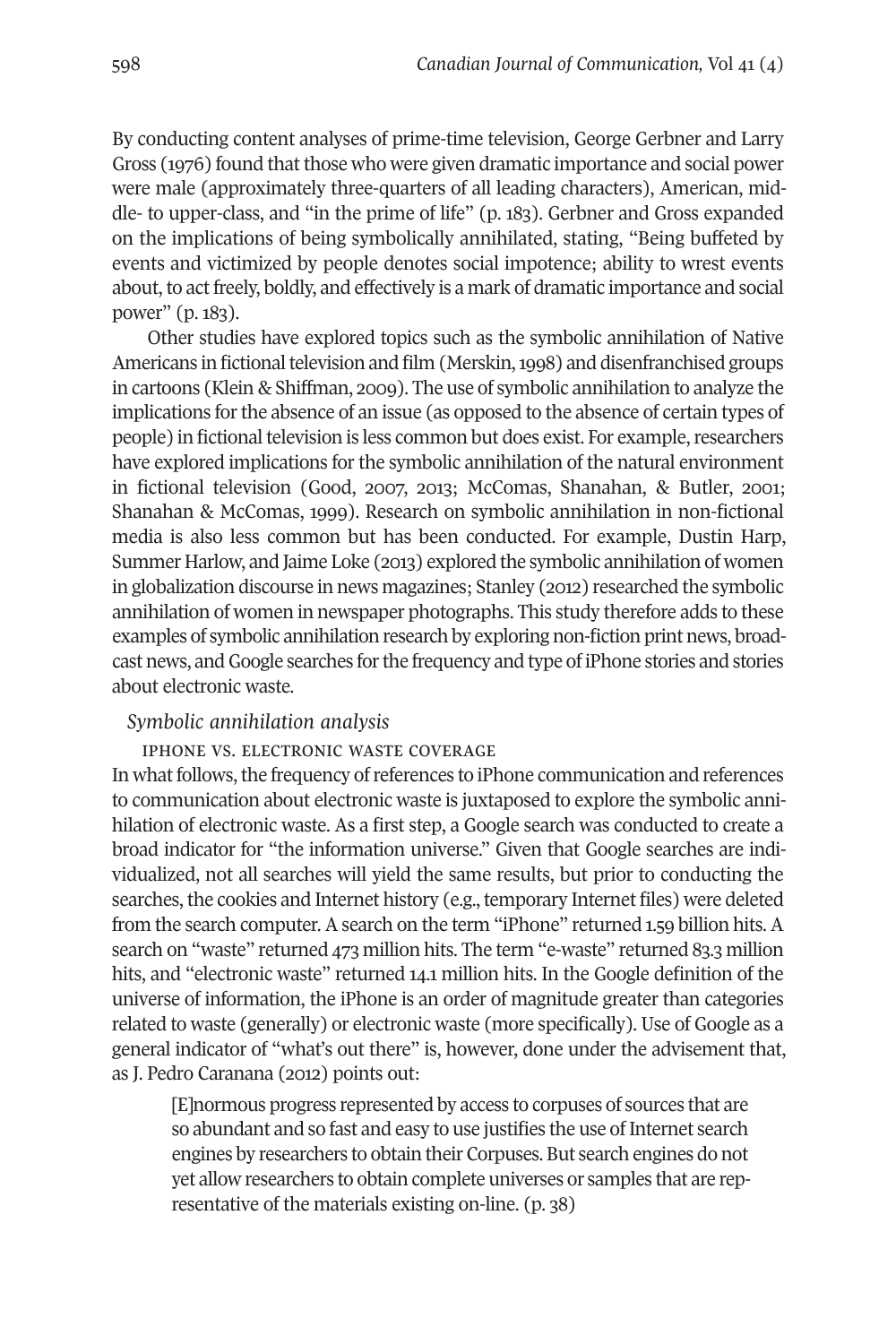For questions of where stories about the iPhone and electronic waste are being told and with what frequency, a quantitative newspaper and broadcast news content analysis was conducted. The searches were conducted in two time-frames: January 1 to december 31, 2007 (the iPhone was launched by Steve Jobs January 9, 2007), and July 1, 2014 to July 1, 2015 (the most recent year available at the time of writing). The searches were conducted in three geographic areas (Canada, the United States, and international) and two contexts (mainstream newspapers and broadcast news transcripts).

The search on international newspapers was conducted using the Lexis Nexis Major World Publications database. The Major World Publications file "contains full-text news sources from around the world which are held in high esteem for their content reliability. This includes [approximately 500 of] the world's major newspapers, magazines and trade publications which are relied upon for the accuracy and integrity of their reporting" (Lexis Nexis, 2009). Canadian newspapers were searched using the Newsstream Major Dailies database, which "offers unparalleled access to the full text of nearly 300 newspapers from Canada's leading publishers" (Canadian Newsstream, n.d.).

International broadcast news was searched using seven news outlets' transcripts in the Lexis Nexis' broadcasttranscripts database (ABC News, CBS News, CNBC News, CNN, Fox News Network, MSNBC, and NBC News). Finally, Canadian broadcast news was searched using Lexis Nexis' sole Canadian broadcast transcript (CTV news).

#### **Results**

#### *Newspapers and broadcast transcripts: 2007*

The Lexis Nexis Major world Publications search forthe term "iPhone" (anywhere in the article) yielded 5,306 hits, while "electronic waste" *or* "e-waste" yielded 513 hits. The Canadian Newsstream search for the term "iPhone" (anywhere in the article) yielded 1,257 hits, while "electronic waste" *or* "e-waste" yielded 94 hits. In U.S. broadcast news, "iPhone" appeared 477 times and "electronic waste" *or* "e-waste" appeared 18 times.In Canadian broadcast news, "iPhone" appeared 15 times and there was only a single reference to "electronic waste" *or* "e-waste."

when articles containing "iPhone" *and* "electronic waste" *or* "e-waste" (anywhere in the article) were searched in the Lexis Nexis Major world Publications database, there were four hits. The Canadian Newsstream search for "iPhone" *and* "electronic waste" *or* "e-waste" (anywhere in the article) yielded two hits. In U.S. broadcast news, the terms "iPhone" *and* "electronic waste" *or* "e-waste" did not appear, while in Canadian broadcast news, "iPhone" *and* "electronic waste" *or* "e-waste" had a single hit. The broader search on "phone" *and* "electronic waste" *or* "e-waste" yielded 128 hits in the international newspapers and 10 hits in the Canadian newspapers. "Phone" *and* "electronic waste" *or* "e-waste" yielded nine hits in U.S. broadcast news and a single hit in Canadian broadcast news.

#### *Newspaper and broadcast transcripts: July 1, 2014, to July 1, 2015*

The Lexis Nexis Major world Publications search for "iPhone" (anywhere in the article) yielded 21,660 hits (a 308 percent *increase* from 2007), while a search for "electronic waste" *or* "e-waste" yielded 287 hits (a 44 percent *decrease* from 2007). The Canadian Newsstream search for "iPhone" (anywhere in the article) yielded 1,679 hits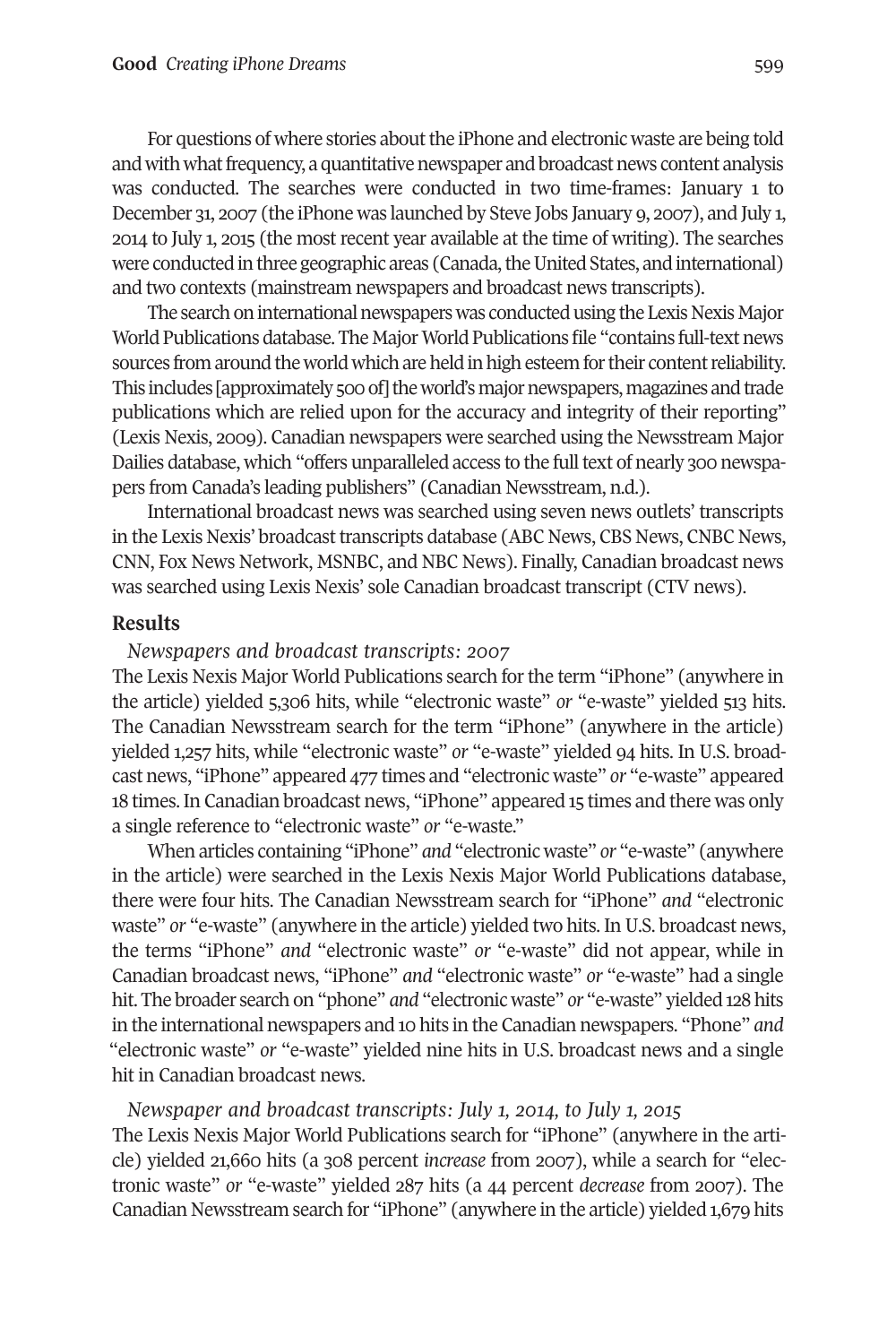(a 33 percent*increase* from 2007), while "electronic waste" *or* "e-waste" yielded 29 hits (a 69 percent *decrease* from 2007).

In U.S. broadcast news, "iPhone" appeared 1,300 times (a 173 percent *increase* from 2007), and "electronic waste" or "e-waste" appeared three times (an 83 percent *decrease* from 2007). In Canadian broadcast news, iPhone appeared 27 times (an 80 percent *increase* from 2007), and "electronic waste" appeared twice (an *increase* from one hit in 2007).

when articles containing "iPhone" *and* "electronic waste" *or* "e-waste" (anywhere in the article) were searched in the Lexis Nexis Major World Newspapers database, there were six hits (a *increase* from four hits in 2007). The Canadian Newsstand search for "iPhone" *and* "electronic waste" *or* "e-waste" (anywhere in the article) yielded a single hit (a *decrease* from two in 2007). Stories containing "iPhone" *and* "electronic waste" *or* "e-waste" did not appear in either the U.S. or Canadian broadcast news (there was a single hitinCanadian broadcast news in 2007).Abroader search on "phone" *and* "electronic waste" *or* "e-waste" yielded 79 hits in the international newspapers (a 38 percent *decrease* from 2007) and five in the Canadian newspapers (a *decrease* from 10 in 2007). "Phone" *and* "electronic waste" *or* "e-waste" yielded two hits inU.S. broadcast news (a *decrease* from nine in 2007) and a single hit in Canadian broadcast news (the same as in 2007). (A chart summarizing these results can be found in Appendix B.)

#### **Discussion**

#### *Google searches and trends*

The media's content is finite; only some stories are told. Symbolic annihilation proposes that there is social power, agency, and meaning given to the content of the stories (people, issues, etc.) that are told (Gerbner & Gross,1976), and there is a lack of power, disenfranchisement, and disappearance for the stories (people, issues, etc.) that are not told. The results from the content analyses undertaken here highlight this theory: beginning with the launch of the Apple smartphone in January 2007, the story of Apple's iPhone has been told and retold with increasing frequency in the print and broadcast news, while the story of electronic waste is told much less often and decreasingly (in spite of the fact that, as has been highlighted, electronic waste is a much more significant global problem now than it was in 2007). Indeed, we would expect that the news, in particular, would be the place for stories about electronic waste. Stories about electronic waste should be at least as pertinent to the news media, in their role as fourth estate watchdogs, as stories about the iPhone. News stories that include the terms "iPhone" *and* "electronic waste" *or* "e-waste," or even stories that include phones in general and electronic waste or e-waste, are essentially non-existent.

George Lakoff's (2010) concept of "hypocognition"helps to explore the implications for these findings. Lakoff draws on cognitive and brain science to highlight that all of our thinking involves frames—or making links between words and concepts. Hypocognition refers to what happens when there is a lack of frames or links for a concept. For example, Lakoff highlighted the "environmental action" frame and the reality that it tends to be about individual action (e.g., recycling, reducing electricity use, driving less) and does not include political action (e.g., policy change). Without examples of po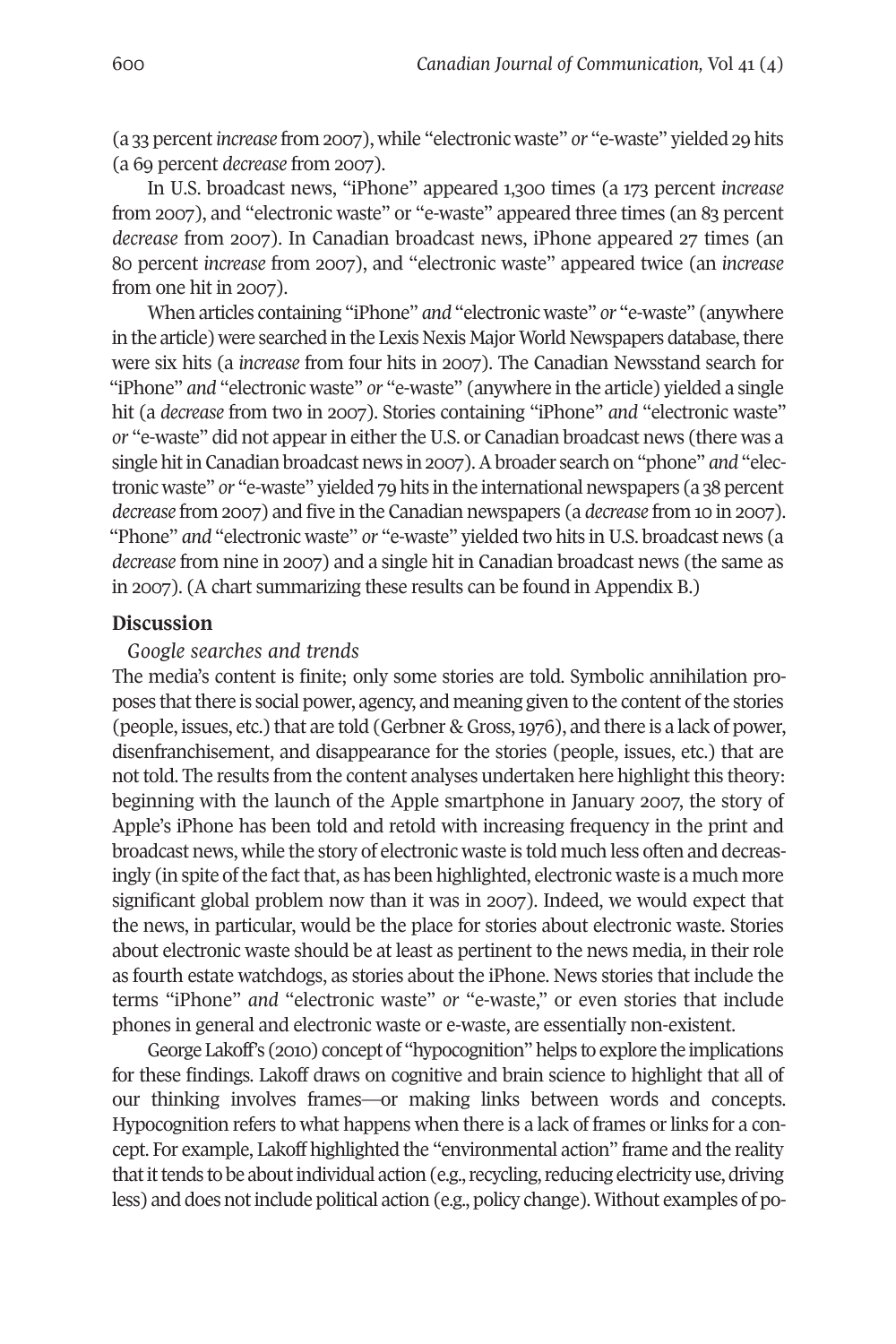litical action in "environmental action" frames, there is hypocognition: when we think of the need for environmental change, we are unlikely to include governmentresponsibility in those frames. Lakoff (2010) further proposed that there are severe negative implications for our "massive hypocognition in the case of the environment" (p. 76).

Arguably, the absence of electronic waste in phone frames (and the decreasing frames about electronic waste in general) means that there is hypocognition linking these two concepts. Note that this is not to say that electronic waste stories in newspapers and television are entirely absent. However, in the same way that Lakoff highlights concerns for hypocognition when political action is left out of "environmental action" frames, there can be hypocognition when electronic waste is not framed with mobile phones generally and the iPhone—the iconic mobile phone—in particular.

one indication of whether electronic/e-waste hypocognition is occurring would be to explore whether we are expressing knowledge of, and interestin, electronic waste. The following section looks for electronic waste in "pull" as opposed to the "push" content that was analyzed above. As Andreas Veglis (2008) explains, "A [media] channel is defined as push oriented when forced upon the end user without a specific request from him or her [and] a channel is characterized as pull oriented when the end user makes a deliberate action to access the information" (p. 117). There is, however, a relationship between what the media creators "push" and what the media consumers "pull." Push content, such as newspaper and television news, informs us about a person, event, issue, et cetera, and we go to the pull media, such as the Internet, to investigate further and learn more.

The agenda-setting concept of obtrusive issues is useful here. Agenda-setting researchers have spent decades exploring the relationship between the news agenda (prioritizing of stories) and people's sense of what is important. For example, McCombs and Shaw (1993) pointed out that "[b]oth the selection of objects for attention and the selection of frames for thinking about these objects are powerful agenda-setting roles" (p. 62). The effects of agenda-setting relate to people's experiences with, or the "obtrusiveness" of, the issue. In experimentalresearch, GangHeong Lee (2004) found that exposure over time is the key to generating interest in issues that are not in people's lived experience.

People will have a stack of information relevant to obtrusive issues that comes from their daily experience. So the media's coverage of those issues can easily prime people's cognition and stimulate their information processing within a short time-period. For the public, once the priorities of an issue of high subjective importance have been addressed, there may be very little surplus compassion left over for social issues of less personal significance. … Therefore, an unobtrusive issue [an issue that is not personally experienced or of high subjective importance] will need a longer time-period to get people's attention. (p. 162)

Electronic waste is an unobtrusive issue forthe vast majority of North Americans (i.e., we do not experience the devastating effects of electronic waste first-hand). one way to explore whether the lack of stories about this unobtrusive issue has been man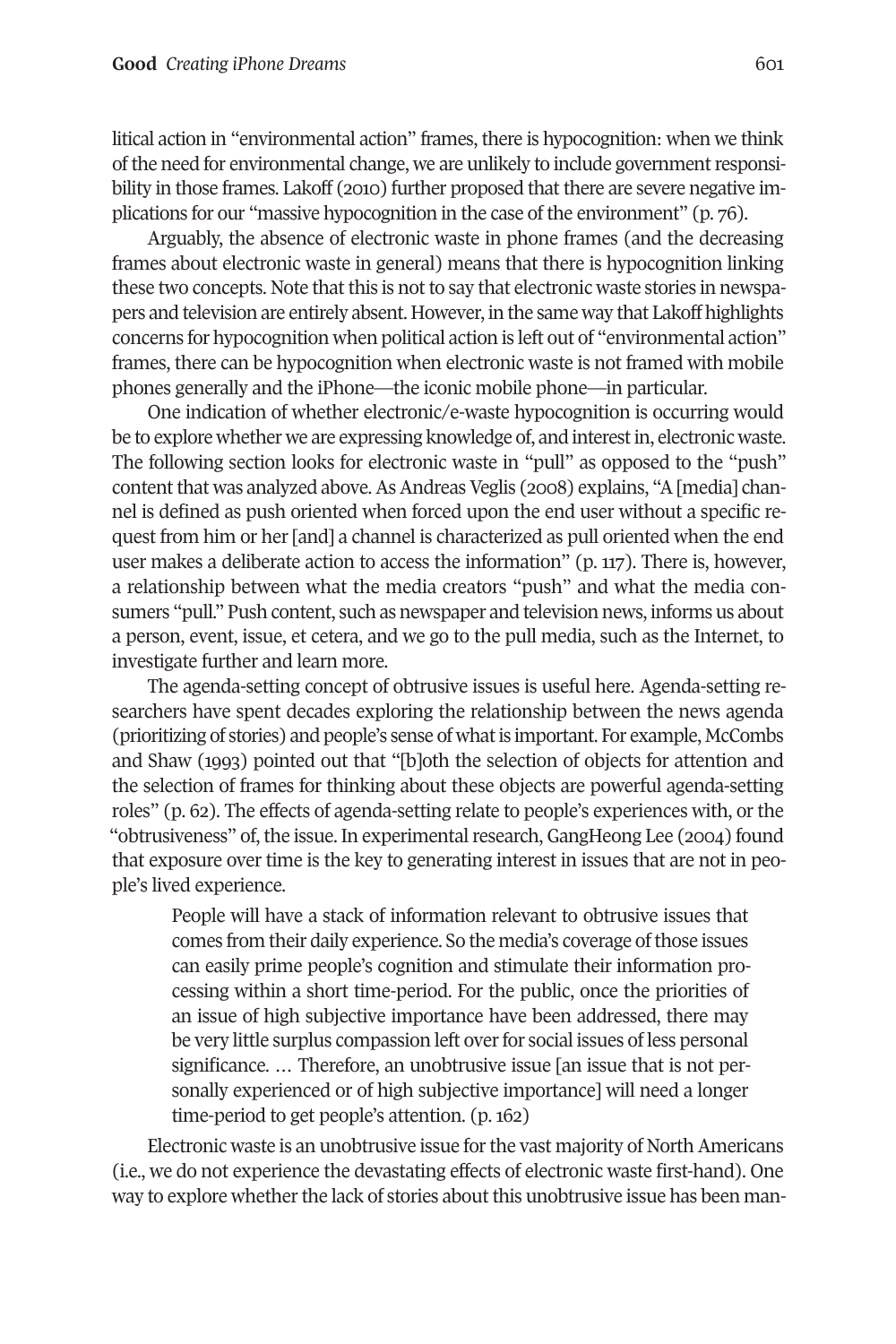ifested in hypocognition would be to look at the frequency of "pull" stories/information about electronic waste.

#### *Pull stories*

In order to explore electronic waste hypocognition, pull content for "electronic waste" and pull content for "iPhone" was contrasted in Google searches (January 2007 to May 2015).According toGoogle, globally "iPhone6" was the most searched "consumer electronics" term of 2014 (Google, 2015a). More telling, perhaps, is that "iPhone" can be an incredibly popular search term in any category. For example "iPhone6" was the third most popular search term in Canada for 2014, behind "Robin williams" and "world Cup" (Google, 2015b). Electronic waste stories are nowhere to be found on these "most popular search" lists, but Google Trends—"which graphs how often a term is used over time" (Google)—provides some pull story insight.

When the Google search results are compared for "iPhone," "electronic waste," and "e-waste" (see Appendix C), the huge popularity of "iPhone" searches renders searches for "electronic waste" and "e-waste" to a flat line of zero. Google Trends is unable to chart the massive discrepancy in search popularity between "iPhone" and "electronic waste" *or* "e-waste." There were searches on "electronic waste" in 2014 and, somewhat more frequently, on "e-waste" (see Appendix D), but they simply do not register when compared to iPhone searches. A more popular search comparison, for example between the "iPhone" and the Canadian mobile phone "Blackberry," does provide results for both terms (see Appendix E). Indeed, the results show that for a brief period of time, when the iPhone was first launched in early January 2007, there was greater interest in Blackberry than the iPhone. Subsequent to 2007, however, the iPhone has reigned supreme.

#### **Ways forward, future research, and limitations**

Symbolic annihilation proposes that our understanding of the world is affected not only by the stories we are told but also by the stories we are not told. For example, in their 2013 study of women in news magazines, Harp et al. (2013) concluded that the lack of stories about women meant that "these magazines continue to treat globalization within the masculine realm, which in effect serves to maintain female subordination" (p. 274). Similarly, the current study found that stories about communication technologies, such as the iPhone, are frequently told and in diverse forms. The exploration of Apple advertising highlights that the story creation can be extremely well funded and very thoughtfully developed. Stories about the massive environmental footprint of electronic communication technologies, such as the iPhone, are rarely told. Stories that combine discussion of phones and electronic waste are non-existent: annihilated.

As a result of this lack of "push" information (e.g., from newspapers and television news) about electronic waste, we lack the knowledge of, and interest in, "pull" information (e.g., from online sources) about electronic waste. The devastating consequence is that the environment suffers in its subordination to our carefully constructed and maintained coveting of electronic gadgets. we celebrate communication technologies such as the iPhone while avoiding acknowledgement of the environmental impact of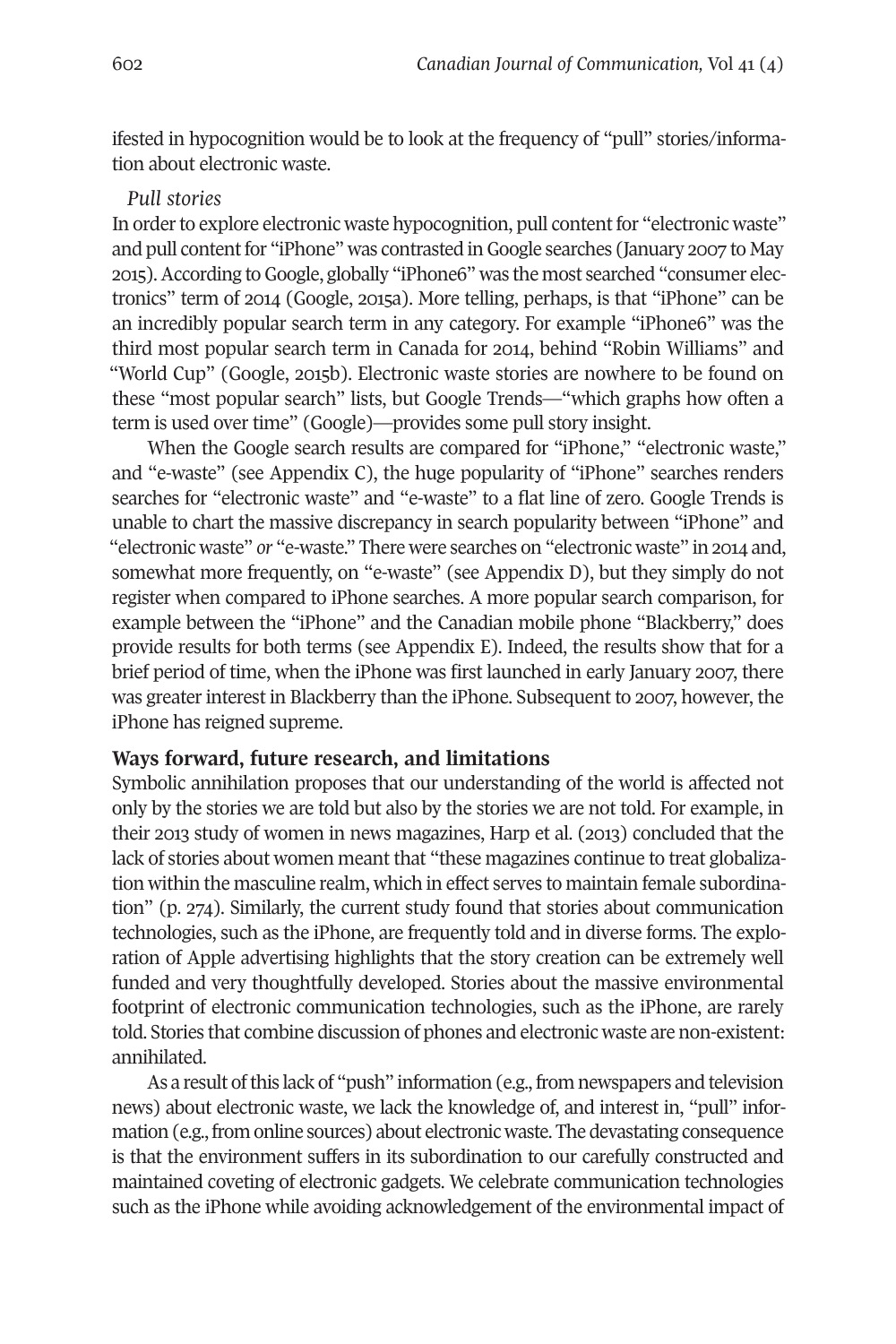those technologies. Research is needed that explores how best to help people critically analyze the stories they receive—and do notreceive—about communication technologies. We know that media literacy is effective (see, for example, Martens & Hobbs, 2015). Digital media literacy that includes a critical analysis of the environmental impact of digital communication technologies is imperative—for young people in particular.

Research is similarly needed to evaluate and make sense of the complexities of electronic waste. Electronic waste recycling can be pointed to as a panacea, butin many countries electronic waste recycling occurs with little health and safety regulation. Pickren's (2014) article "Geographies of e-waste: Towards a Political EcologyApproach to e-waste and digital Technologies" is an example of research trying to examine the complexities of electronic waste. Pickren states, "An air of inevitability certainly permeates much existing research on e-waste," and he asks, "How are such narratives produced, circulated, and contested?" (p. 119). Pickren goes on to highlight that electronic waste research is needed that explores "the piles of e-waste documented around the world as not just problems of management but as signaling the more difficult question[s] of the (un)sustainability of the current social, economic, cultural, and political moment" (p. 121). Broader analyses of social, economic, cultural, and political realities need to be studied at all stages of the life cycle of electronics.

This article provides a snapshot of stories about the iPhone vs. stories about electronic waste. Using the cultivation theory concept of symbolic annihilation—as well as hypocognition, push-pull media, and obtrusive issues—a case is made for why keyword frequency (including the absence of keywords) is of interest. That said, future research focusing on the content of iPhone and electronic waste stories would provide important context. Future research should also offerinsightinto how individuals make sense of the endless appeals they receive to be a part of the "replacement revolution" and how individuals understand what happens to their technologies once those technologies are trashed.

### **Conclusion**

"In 2014 we searched trillions of times. what do these searches say about us?" Google asks (2015a). The searches highlighted above remind us that we cannot know, or be interested in, what we have not experienced or been told about. In the absence of the manufacturing corporations and news outlets putting our voracious electronics consumption in a context of human and environmental suffering, perhaps we need another institution to help. Perhaps education is the bridge between iPhone dreams and environmental nightmares. Education can help us make sense of not only electronic waste but also the entire life cycle of our electronics. Almost 30 years ago, Neil Postman offered the following thoughts at the end of his seminal book *Amusing Ourselves to Death*:

It is the acknowledged task of the schools to assist the young in learning how to interpret the symbols of their culture. That this task should now require that they learn how to distance themselves from their forms of information is not so bizarre an enterprise that we cannot hope forits inclusion in the curriculum; even hope that it will be placed at the center of education. (1986, p. 163)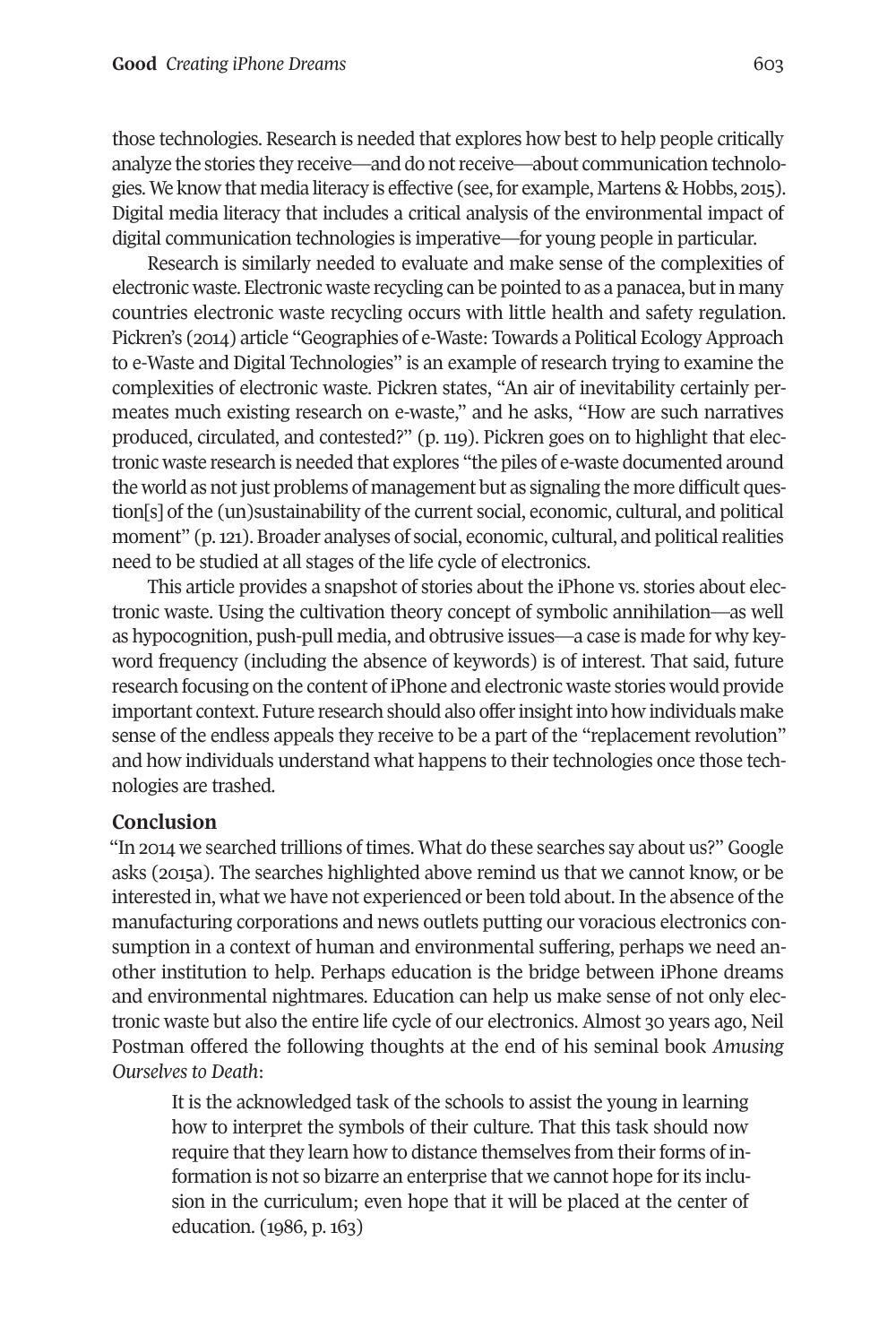Distance from forms of information and technologies, and interpretation of cultural symbols, has never been more important.

#### **References**

- ABC News. (2013). *Die-hard Apple fans camp out and wait on line for new iPhones.* URL: http://abcnews.go.com/wNT/video/die-hard-apple-fans-camp-wait-line-iphones-20324714 [May 10, 2015].
- Baldé, Kees, wang, Feng, Kuehr, Ruediger, & Huisman, Jaco. (2015). *The global e-waste monitor – 2014.* United Nations University, IAS – SCyCLE, Bonn, Germany.
- Basel Action Network. (2011). *Electronics recycling industry leaders call on the federal government to stop exporting its own e-waste.* URL: [http://ban.org/ban\\_news/2011/110317\\_call\\_to\\_stop](http://ban.org/ban_news/2011/110317_call_to_stop_exporting_ewaste.html) [\\_exporting\\_ewaste.html](http://ban.org/ban_news/2011/110317_call_to_stop_exporting_ewaste.html) [May 10, 2015].
- Bestmobs. (2014). *Apple's revolutionary brand has sold 500 million units.* URL: [http://bestmobs.com](http://bestmobs.com/apple-iphone-crosses-half-billion-in-sales) [/apple-iphone-crosses-half-billion-in-sales](http://bestmobs.com/apple-iphone-crosses-half-billion-in-sales) [May 11, 2015].
- Black, Ryan. (2007). *Live from Macworld 2007: Steve Jobs keynote.* URL: [http://www.engadget](http://www.engadget.com/2007/01/09/live-from-macworld-2007-steve-jobs-keynote) [.com/2007/01/09/live-from-macworld-2007-steve-jobs-keynote](http://www.engadget.com/2007/01/09/live-from-macworld-2007-steve-jobs-keynote) [May 7, 2015].
- Bloom, Jonah. (2007). Irrational consumer lust will make the iPhone a big success. *Advertising Age*, *78*(25), p. 19.
- Boren, Zachery. (2014). *There are officially more mobile devices than people in the world.* URL: [http://www.independent.co.uk/life-style/gadgets-and-tech/news/there-are-officially-more](http://www.independent.co.uk/life-style/gadgets-and-tech/news/there-are-officially-more-mobile-devices-than-people-in-the-world-9780518.html)[mobile-devices-than-people-in-the-world-9780518.html](http://www.independent.co.uk/life-style/gadgets-and-tech/news/there-are-officially-more-mobile-devices-than-people-in-the-world-9780518.html) [May 13, 2015].
- Bulik, Beth Snyder. (2008). Marketer of the year: with design as the centerpiece, Apple stands out. *Advertising Age, 79*(39). URL: [http://adage.com/article/moy-2008/design-centerpiece](http://adage.com/article/moy-2008/design-centerpiece-apple-stands/131744)[apple-stands/131744](http://adage.com/article/moy-2008/design-centerpiece-apple-stands/131744) [May 10, 2015].
- Canadian Newsstream. (n.d.) *ProQuest.* URL: [http://www.proquest.com/products-services/cana](http://www.proquest.com/products-services/canadian_newsstand.html)[dian\\_newsstand.html](http://www.proquest.com/products-services/canadian_newsstand.html) [May 30, 2015].
- Caranana, J. Pedro. (2012). A collection of samples for research in Google: Design and application of a sample selection method: Results and problems of research. *GMJ: Mediterranean Edition, 7*(1), 29–40.
- Chen, Brian X. (2009). June 29, 2007: *iPhone, you phone, we all wanna iPhone.* URL: [http://www](http://www.wired.com/2009/06/dayintech_0629) [.wired.com/2009/06/dayintech\\_0629](http://www.wired.com/2009/06/dayintech_0629) [May 7, 2015].
- Draper, Nora. (2014). Defining family: Representation and rhetoric in the marketing of shared mobile phone plans. *Critical Studies in Media Communication, 31*(1), 57–71.
- Edson, John. (2013, September 10). *Apple's key to innovation: Iterations, not just breakthroughs.* URL: [https://www.fastcodesign.com/3017056/apples-key-to-innovation-iterations-not-just](https://www.fastcodesign.com/3017056/apples-key-to-innovation-iterations-not-just-breakthroughs)[breakthroughs](https://www.fastcodesign.com/3017056/apples-key-to-innovation-iterations-not-just-breakthroughs) [May 15, 2015].
- Electronics TakeBack Coalition (ETBC). (2012). *Facts and figures on e-waste and recycling.* URL: [http://www.electronicstakeback.com/wp\\_content/uploads/Facts\\_and\\_Figures\\_on\\_Ewaste](http://www.electronicstakeback.com/wp_content/uploads/Facts_and_Figures_on_EWaste_and_Recycling.pdf) [\\_and\\_Recycling.pdf](http://www.electronicstakeback.com/wp_content/uploads/Facts_and_Figures_on_EWaste_and_Recycling.pdf) [May 10, 2015].
- Etherington, darrell. (2013). Apple's iPhone 5s and 5c launch draws big crowds, including biggest ever line at NyC flagship store. *Tech Crunch.* URL: [http://techcrunch.com/2013/09/20/ap](http://techcrunch.com/2013/09/20/apples-iphone-5s-and-5c-launch-draws-big-crowds-including-biggest-ever-line-at-nyc-flagship-store)[ples-iphone-5s-and-5c-launch-draws-big-crowds-including-biggest-ever-line-at-nyc-flagship](http://techcrunch.com/2013/09/20/apples-iphone-5s-and-5c-launch-draws-big-crowds-including-biggest-ever-line-at-nyc-flagship-store)[store](http://techcrunch.com/2013/09/20/apples-iphone-5s-and-5c-launch-draws-big-crowds-including-biggest-ever-line-at-nyc-flagship-store) [May 10, 2015].
- Gerbner, George, & Gross, Larry. (1976). Living with television: The violence profile. *Journal of Communication, 26*(2), 172–199.
- Goffman, Erving. (1976). *Gender advertisements*. New york, Ny: Harper Colophon.
- Good, Jennifer. (2013). *Television and the Earth: Not a love story*. Halifax, NS: Fernwood Publishing.
- Good, Jennifer. (2007). Shop 'til we drop? Television, materialism and attitudes about the natural environment. *Mass Communication and Society, 10*(3), 365–383.
- Google. (2015a). *Google Trends: Top charts [Global, 2014].* URL: [http://www.google.com/trends](http://www.google.com/trends/topcharts#geo&date=2014) [/topcharts#geo&date=2014](http://www.google.com/trends/topcharts#geo&date=2014) [May 10, 2015].
- Google. (2015b). *Google Trends: Top charts [Canada, 2014].* URL: [http://www.google.com/trends](http://www.google.com/trends/topcharts#geo=CA&date=2014) [/topcharts#geo=CA&date=2014](http://www.google.com/trends/topcharts#geo=CA&date=2014) [May 10, 2015].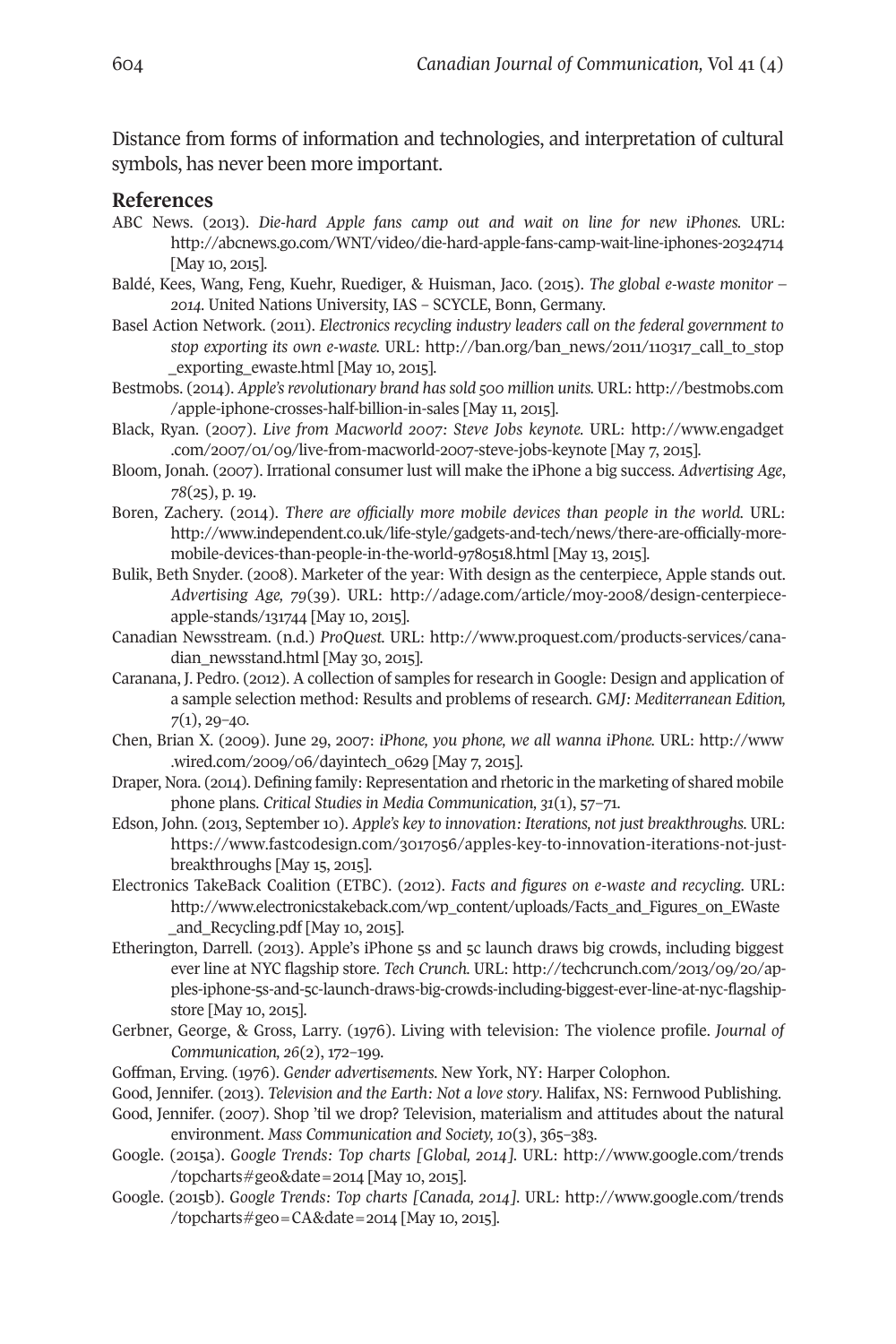- GSMA. (2012). *Environmental impact of global communication devices*. URL: [http://www.gsma.com](http://www.gsma.com/publicpolicy/wp-content/uploads/2012/03/environmobiledevices.pdf) [/publicpolicy/wp-content/uploads/2012/03/environmobiledevices.pdf](http://www.gsma.com/publicpolicy/wp-content/uploads/2012/03/environmobiledevices.pdf) [May 13, 2015].
- Harp, Dustin, Harlow, Summer, & Loke, Jaime. (2013). The symbolic annihilation of women in globalization discourse: The same old story in U.S. news magazines. *Atlantic Journal of Communication, 21*(5)*,* 263–277.
- Hayden, Steve. (2011). "1984": As good as it gets. *Adweek*. URL: [http://www.adweek.com/news](http://www.adweek.com/news/advertising-branding/1984-good-it-gets-125608) [/advertising-branding/1984-good-it-gets-125608](http://www.adweek.com/news/advertising-branding/1984-good-it-gets-125608) [May 10, 2015].
- Iles, Alastair. (2004). Mapping environmental justice in technology flows: Computer waste impacts in Asia. *Global Environmental Politics, 4*(4), 76–107.
- Jenkins, Eric. (2008). My iPod, my iCon: How and why do images become icons? *Critical Studies in Media Communication, 25*(5), 466–489.
- Jobs, Steve. (1984). *Steve Jobs presenting the first Mac in 1984.* [https://www.youtube.com](https://www.youtube.com/watch?v=8bepzUM1x3w) [/watch?v=8bepzUM1x3w.](https://www.youtube.com/watch?v=8bepzUM1x3w) [october 3, 2016]
- Jobs, Steve. (2001). *iPod introduction* [Transcript]. URL: [http://genius.com/Steve-jobs-ipod-intro](http://genius.com/Steve-jobs-ipod-introduction-annotated)[duction-annotated](http://genius.com/Steve-jobs-ipod-introduction-annotated) [May 10, 2015].
- Jobs, Steve. (2007). *iPhone keynote 2007* [Transcript]. URL: [http://genius.com/Steve-jobs-iphone](http://genius.com/Steve-jobs-iphone-keynote-2007-annotated)[keynote-2007-annotated](http://genius.com/Steve-jobs-iphone-keynote-2007-annotated) [May 10, 2015].
- Klein Hugh, & Shiffman, Kenneth. (2009). Underrepresentation and symbolic annihilation of social disenfranchised ("out groups") in animated cartoons. *Howard Journal of Communication, 20*(1)*,* 55–72.
- Lakoff, George. (2010). why it matters how we frame the environment. *Environmental Communication: A Journal of Nature and Culture, 4*(1), 70–81.
- Lee, GangHeong. (2004). Reconciling 'cognitive priming' vs 'obtrusive contingency' hypotheses: An analytical model of media agenda-setting effects. *Gazette: The International Journal for Communication Studies, 66*(2), 151–166.
- *Lexis Nexis.* (2009). URL: <http://www.lexisnexis.com/academic/universe/academic/features.asp> [May 30, 2015]*.*
- Macleod, duncan. (2007, February 26). Apple iPhone film stars say hello. *Inspiration Room.* URL: <http://theinspirationroom.com/daily/2007/apple-iphone-hello> [May 15, 2015].
- Martens, Hans, & Hobbs, Renee. (2015). How media literacy supports civic engagement in a digital age. *Atlantic Journal of Communication, 23*(2), 120–137.
- McComas, Katherine, Shanahan, James, & Butler, Jessica. (2001). Environmental content in primetime network and TV's non-news entertainment and fictional programs. *Society and Natural Resources, 14*(6), 533–542.
- McCombs, Maxwell, & Shaw, dennis. (1993). The evolution of agenda-setting research: Twenty-five years in the marketplace of ideas. *Journal of Communication, 43*(2), 58–67.
- Merskin, Debra. (1998). Sending up signals: A survey of Native American media use and representation in the mass media. *Howard Journal of Communication, 9*(4)*,* 333–345.
- olafisoye, oladunni, Adefioye, Tejumade, & osibote, otolorin. (2013). Heavy metal contamination of water, soil and plants around an electronic waste dumpsite. *Polish Journal of Environmental Studies, 22*(5), 1431–1439.
- Packard, Vance. (1988). *The waste makers* (2nd ed.). New york, Ny: Ig Publishing.
- Pedersen, Isabel. (2008). No Apple iPhone? You must be Canadian: Mobile technologies, participatory culture, and rhetorical transformation. *Canadian Journal of Communication, 33*(3)*,* 491–510.
- Pew Research Center. (2010). *Do you sleep with your cell phone?* URL: [http://www.pewresearch.org](http://www.pewresearch.org/daily-number/do-you-sleep-with-your-cell-phone) [/daily-number/do-you-sleep-with-your-cell-phone](http://www.pewresearch.org/daily-number/do-you-sleep-with-your-cell-phone) [May 10, 2015].
- Pickren, Graham. (2014). Geographies of e-waste: Towards a political ecology approach to e-waste and digital technologies. *Geography Compass, 8*(2), 111–124.
- Postman, Neil. (1986). *Amusing ourselves to death: Public discourse in the age of show business.* New york, Ny: Penguin Books.
- Premalatha, M., Tabassum-Abbasi, Abbasi, Tasneem, & Abbasi, Sakineh. (2014). The generation, impact, and management of e-waste: State of the art. *Critical Reviewsin Environmental Science and Technology, 44*(14)*,* 1577–1678.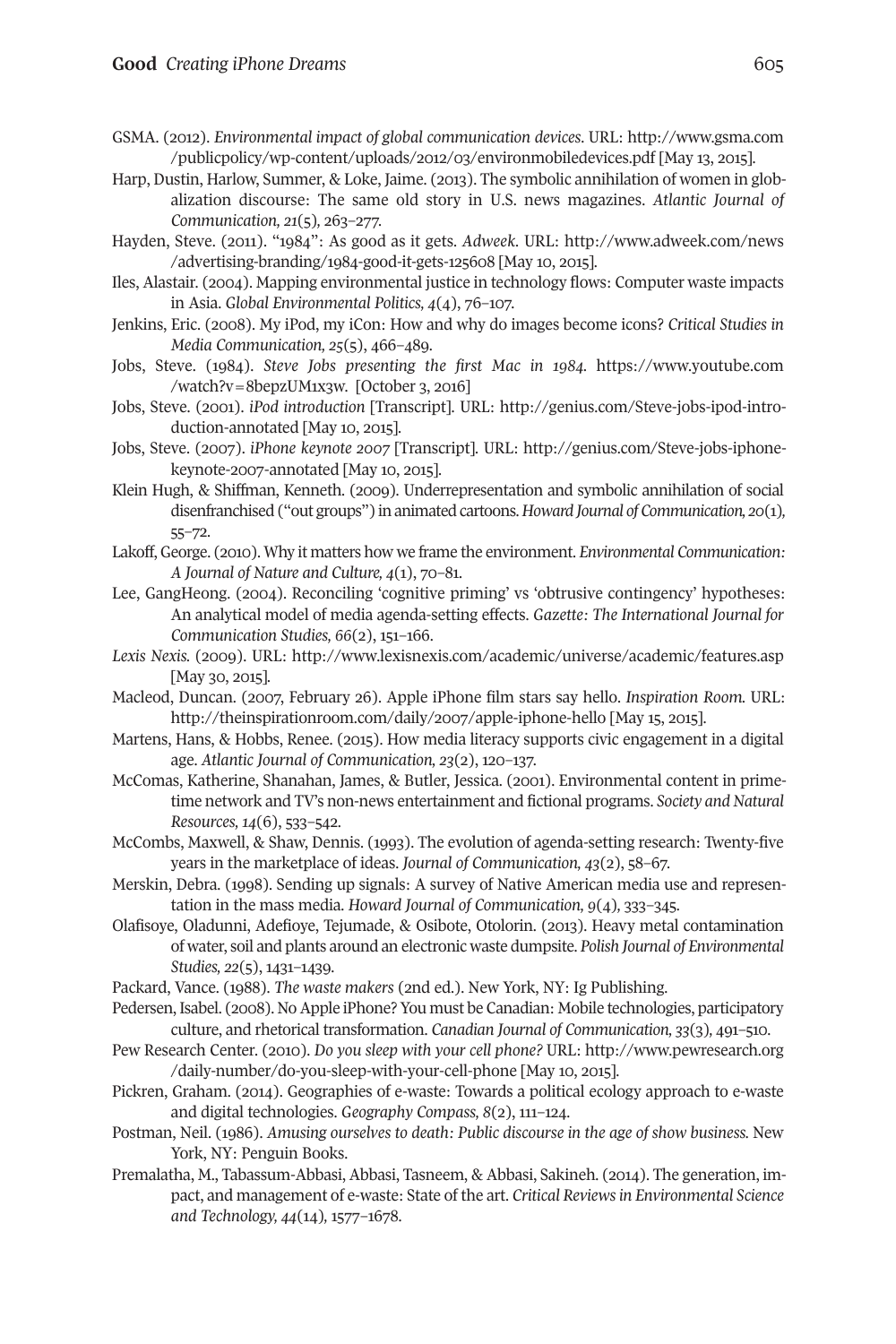- Sayre, Shay, wells, Ludmilla, & Moriarty, Sandra. (1996). Penetrating the cultural curtain: Apple's "1984" commercial goes to Russia. *World Communication, 25*(2), 91–103.
- Schluep, Mathias, Hagelueken, Christian, Kuehr, Rudieger, Magalini, Federico, Maurer, Claudia, Meskers, Christina, Mueller, Esther, & wang, Feng. (2009). *Recycling—from e-waste to resources: Sustainable innovation and technology transferindustrialsectorstudies.* Prepared for the United Nations Environment Programme. URL: [http://ewasteguide.info/UNEP\\_2009](http://ewasteguide.info/UNEP_2009_eW2R) [\\_ew2R](http://ewasteguide.info/UNEP_2009_eW2R) [May15, 2015].
- Shanahan, James, & McComas, Katherine. (1999). *Nature stories: Depictions of the environment and their effects.* Cresskill, New Jersey: Hampton Press Inc.
- Shanahan, James, & Morgan, Michael. (1999). *Television and its viewers: Cultivation theory and research.* Cambridge, MA: Cambridge University Press.
- Smith, Jaclyn. (2012). *Experts and viewers agree: Apple's "198" is the best Super Bowl ad of all time.* URL: [http://www.forbes.com/sites/jacquelynsmith/2012/01/30/experts-and-viewers-agree](http://www.forbes.com/sites/jacquelynsmith/2012/01/30/experts-and-viewers-agree-apples-1984-is-the-best-super-bowl-ad-of-all-time/3)[apples-1984-is-the-best-super-bowl-ad-of-all-time/3](http://www.forbes.com/sites/jacquelynsmith/2012/01/30/experts-and-viewers-agree-apples-1984-is-the-best-super-bowl-ad-of-all-time/3) [May 10, 2015].
- Stanley, Jason. (2012). women's absence from news photos: The role of tabloid strategies at elite and non-elite newspapers. *Media, Culture & Society, 34*(8)*,* 979–998.
- Statistista. (2015). *Apple iPhone marketshare new smartphone sales worldwide.* URL: [http://www.sta](http://www.statista.com/statistics/216459/global-market-share-of-apple-iphone)[tista.com/statistics/216459/global-market-share-of-apple-iphone](http://www.statista.com/statistics/216459/global-market-share-of-apple-iphone) [May 10, 2015].
- Statista. (2016). *Global Apple iPhone salesfrom 3rd quarter 2007 to 3rd quarter 2016 (in million units).* URL: [http://www.statista.com/statistics/263401/global-apple-iphone-sales-since-3rd-quar](http://www.statista.com/statistics/263401/global-apple-iphone-sales-since-3rd-quarter2007)[ter2007](http://www.statista.com/statistics/263401/global-apple-iphone-sales-since-3rd-quarter2007) [September 4, 2016].
- Tuchman, Gaye. (1978). The symbolic annihilation of women by the mass media. In Gaye Tuchman, Arlene Kaplan daniels, & James Benet (Eds.), *Hearth and home: Images of women in the mass media* (pp. 3–38). New york, Ny: oxford University Press.
- United Nations Environment Programme (UNEP). (2009). *Recycling—from e-waste to resources.* URL: [http://www.unep.org/pdf/Recycling\\_From\\_e-waste\\_to\\_resources.pdf](http://www.unep.org/pdf/Recycling_From_e-waste_to_resources.pdf) [May 10, 2015].
- van Enschot, Renske, Beckers, Cyrella, & van Mulken, Margot. (2010). Rhetorical figures in TV commercials: The occurrence of schemes and tropes and their effects on commercial likeability. *Information Design Journal, 18*(2), 138–147.
- van Enschot, Renske, & Hoeken, Hans. (2015). The occurrence and effects of verbal and visual anchoring of tropes on the perceived comprehensibility and liking of TV commercials. *Journal of Advertising, 44*(1), 25–36.
- Veglis, Andreas. (2008, June). Comparison of alternative channels in cross media publishing. *Publishing Research Quarterly, 24*(2), 111–123.
- Villapaz, Luke (2013, october 4). Apple iPhone: Six years of a stunningly successful advertising campaign. *International Business Times.* URL: [http://www.ibtimes.com/apple-iphone-six-years](http://www.ibtimes.com/apple-iphone-six-years-stunningly-successful-advertising-campaign-video-1414562)[stunningly-successful-advertising-campaign-video-1414562](http://www.ibtimes.com/apple-iphone-six-years-stunningly-successful-advertising-campaign-video-1414562) [May 10, 2015].
- where would Jesus queue? Apple accomplishes a marketing feat to be envied and studied. (2007, July 5). *The Economist*. URL: <http://www.economist.com/node/9443542> [May 7, 2015].
- Widmer, Rolf, Oswald-Krapf, Heidi, Sinha-Khetriwal, Deepali, Schnellmann, Max, & Böni, Heinz. (2005). Global perspectives on e-waste. *Environmental Impact Assessment Review, 25*(5), 436–458.
- wolfe, Bryan. (2013). Say goodbye to the iPhone 5 because Apple just dropped it. *App Advice.* URL: [http://appadvice.com/appnn/2013/09/say-goodbye-to-the-iphone-5-because-apple-just](http://appadvice.com/appnn/2013/09/say-goodbye-to-the-iphone-5-because-apple-just-dropped-it)[dropped-it](http://appadvice.com/appnn/2013/09/say-goodbye-to-the-iphone-5-because-apple-just-dropped-it) [May 10, 2015].
- yu, Jinglei, williams, Eric., Ju, Meiting, & Shao, Chaofeng. (2010). Managing e-waste in China: Policies, pilot projects and alternative approaches.*Resources,Conservation andRecycling, 54*(11), 991–999.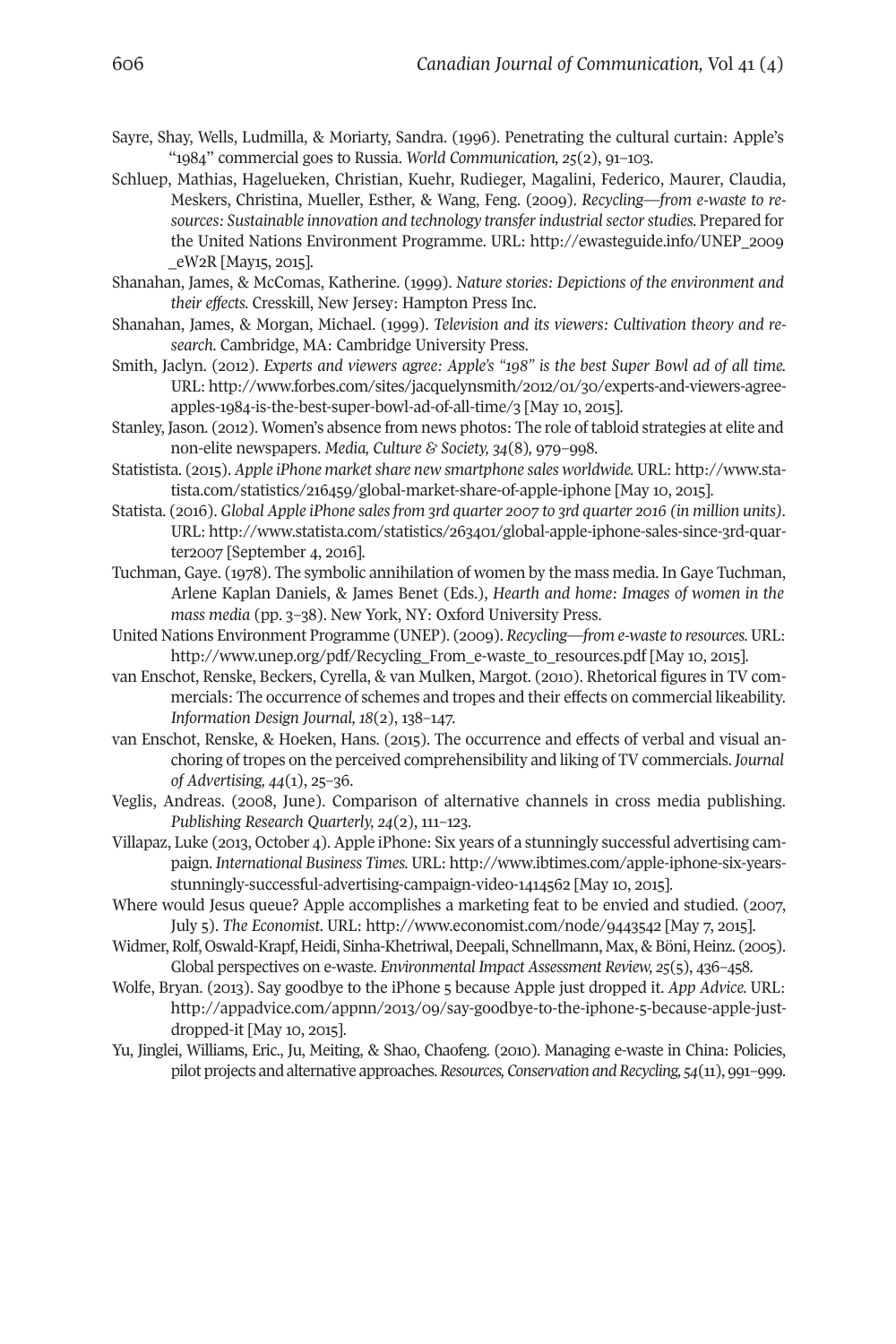## **Appendix A**

## **iPhone "Hello" ad list of appearances**

Lucille Ball in *I Love Lucy Show*, 1956–1964 Jackie Gleason in *The Honeymooners*, 1955–1956 Humphrey Bogart as Sam Spade in *The Maltese Falcon*, 1941 Marlon Brando Jerry Lewis in *The Bellboy*, 1960 Marilyn Monroe in *Some Like It Hot*, 1959 Clark Gable in *It Happened One Night*, 1934 Peter Sellers in *The Pink Panther*, 1963 Steve McQueen in *The Getaway*, 1972 Richard dreyfuss in *American Graffiti*, 1973 Burt Reynolds in *Boogie Nights*, 1997 Bea Benaderet as Betty Rubble in *The Flintstones*, 1959–1966 Robert Redford in *Three Days of the Condor*, 1975 Michael J. Fox in *Back to the Future*, 1985 Harrison Ford as dr. Richard Kimble in *The Fugitive*, 1993 John Cusack Rob Gordon in *High Fidelity*, 2000 Audrey Tautou as *Amelie*, 2001 Kevin Spacey—*L.A. Confidential*, 1997 william H. Macy in *Fargo*, 1996 dustin Hoffman, *Meet the Fockers*, 2004 will Ferrell in *The Anchorman*, 2004 Sarah Jessica Parker, *Sex and the City*, 1998–2004 Jeff Bridges—*The Big Lebowski*, 1998 Billy Crystal, *When Harry Met Sally*, 1989 Cameron diaz in *Charlie's Angels*, 2000 Samuel L. Jackson in *Shaft*, 2000 John Travolta—*Face Off*, 1997 Robert de Niro, *City by the Sea*, 2002 Ben Stiller as Derek in *Zoolander*, 2001 Michael douglas, *The American President*, 1995 Craig Nelson as Bob Parr, Mr. Incredible in *The Incredibles*, 2004

*Source:* Macleod (2007)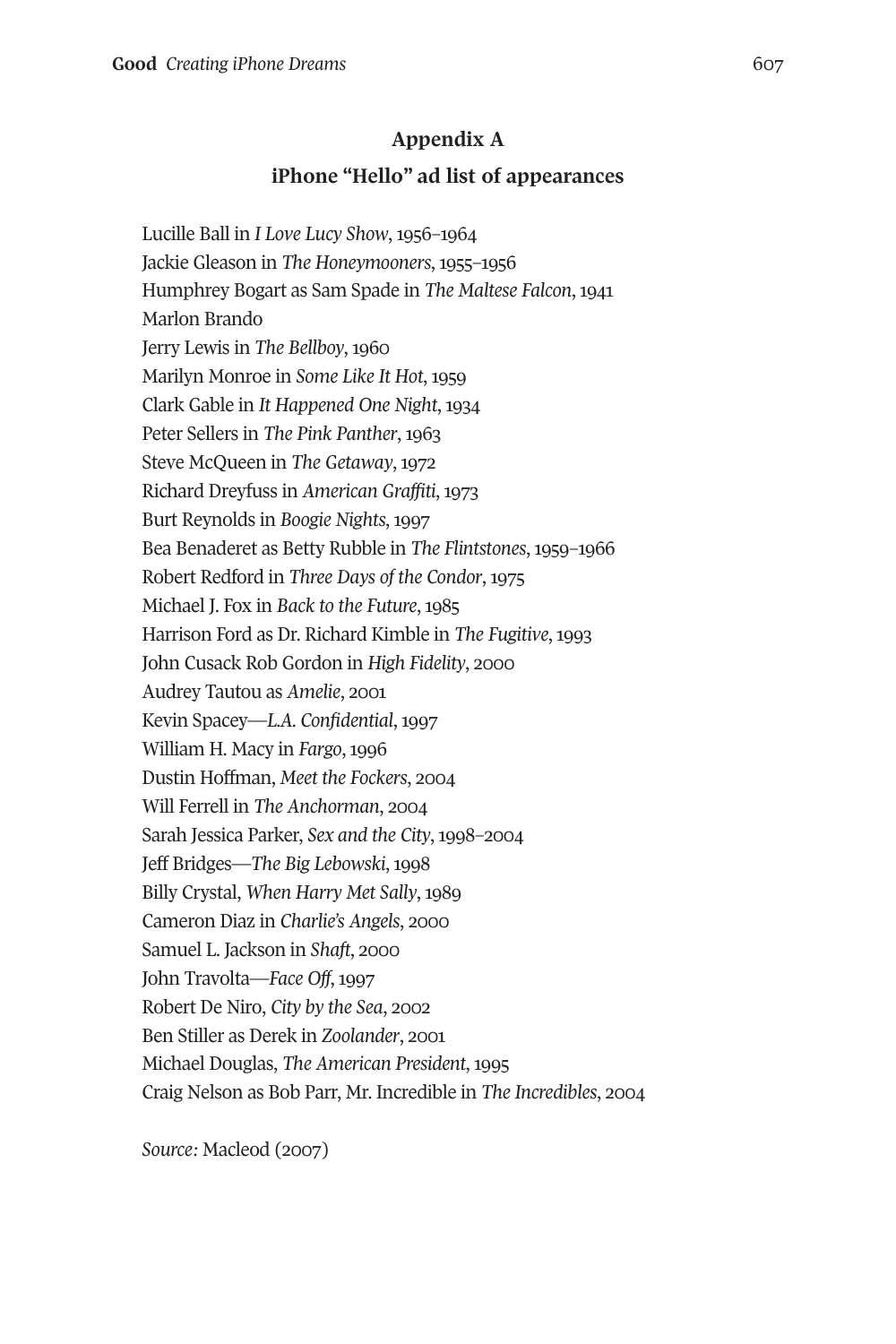## **Appendix B**

## **Keyword search results**

| Keywords<br>(and source)                                                   | Number of<br>articles<br>(Jan. 1, 2007-<br>Dec. 31, 2007) | Number of<br>articles<br>(July 1, 2014-<br>July 1, 2015) |        |  |
|----------------------------------------------------------------------------|-----------------------------------------------------------|----------------------------------------------------------|--------|--|
| "iPhone"<br>(Newspapers-international)                                     | 5,306                                                     | 21,660                                                   | $+308$ |  |
| "electronic waste" or "e-waste"<br>(Newspapers-international)              | 513                                                       | 287                                                      | $-44$  |  |
| "iPhone"<br>(Newspapers-Canada)                                            | 1,257                                                     | 1,679                                                    | $+33$  |  |
| "electronic waste" or "e-waste"<br>(Newspapers-Canada)                     | 94                                                        | 29                                                       | -69    |  |
| "iPhone"<br>(Broadcast news-U.S.)                                          | 477                                                       | 1,300                                                    | $+173$ |  |
| "electronic waste" or "e-waste"<br>(Broadcast news-U.S.)                   | 18                                                        | 3                                                        | -83    |  |
| "iPhone"<br>(Broadcast news-Canada)                                        | 15                                                        | 27                                                       | $+80$  |  |
| "electronic waste" or "e-waste"<br>(Broadcast news-Canada)                 | 1                                                         | 2                                                        | N/A    |  |
| "iPhone" AND "electronic waste" OR "e-waste"<br>(Newspapers-international) | 4                                                         | 6                                                        | N/A    |  |
| "iPhone" AND "electronic waste" OR "e-waste"<br>(Newspapers-Canada)        | $\overline{2}$                                            | $\mathbf{1}$                                             | N/A    |  |
| "iPhone" AND "electronic waste" OR "e-waste"<br>(Broadcast-U.S.)           | 0                                                         | 0                                                        | N/A    |  |
| "iPhone" AND "electronic waste" OR "e-waste"<br>(Broadcast-Canada)         | $\mathbf{1}$                                              | 0                                                        | N/A    |  |
| "phone" AND "electronic waste" OR "e-waste"<br>(Newspapers-international)  | 128                                                       | 79                                                       | $-38$  |  |
| "phone" AND "electronic waste" OR "e-waste"<br>(Newspapers-Canada)         | 10                                                        | 5                                                        |        |  |
| "phone" AND "electronic waste" OR "e-waste"<br>(Broadcast news-U.S.)       | 9                                                         | $\overline{2}$                                           |        |  |
| "phone" AND "electronic waste" OR "e-waste"<br>(Broadcast news-Canada)     | $\mathbf{1}$                                              | $\mathbf{1}$                                             | N/A    |  |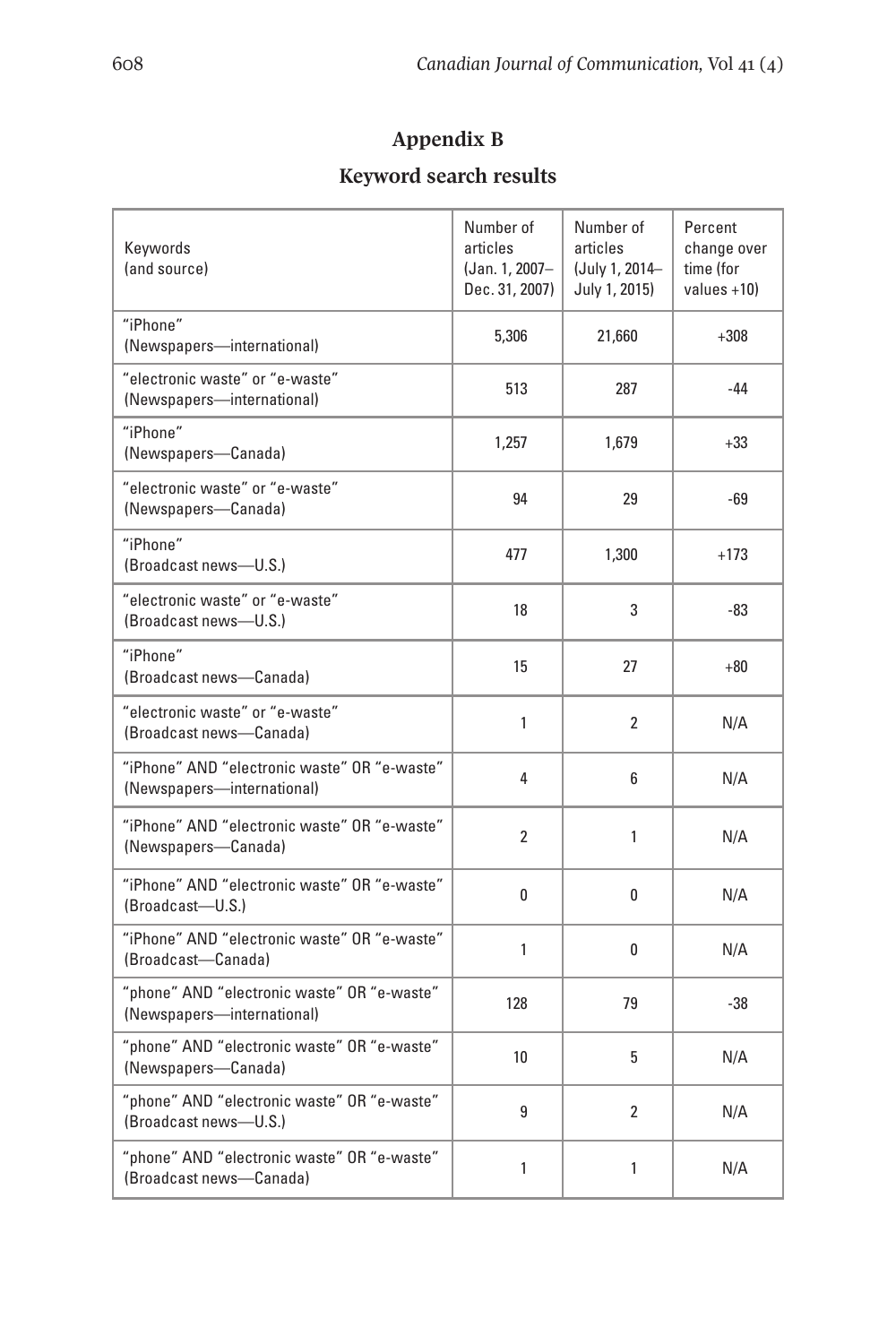## **Appendix C**

**Google Trends for "iPhone," "e-waste," and "electronic waste"**

| x C Companison of Alternative ( x ) Coople Trends - Web Search x V<br><b>B</b> Google News                                             | $\begin{array}{c c c c c} \hline \textbf{1} & \textbf{1} & \textbf{1} & \textbf{1} \\ \hline \end{array}$ |
|----------------------------------------------------------------------------------------------------------------------------------------|-----------------------------------------------------------------------------------------------------------|
| C & https://www.google.ca/trends/explore#q=iphone%2C%20electronic%20waste%2C%20e-waste&date=1%2F2007%20101m&cmpt=q&tz=<br>$\leftarrow$ | $Q + E$                                                                                                   |
| <b>Explore</b><br>Ľ<br>Worldwide -<br>Web Search $\sim$<br>Jan 2007 - May 2015 -<br>All categories v<br>$\equiv$                       | ÷                                                                                                         |
| electronic waste<br>iphone<br>e-waste<br>+ Add term<br>Search term<br>Search term<br>Search term                                       |                                                                                                           |
| Interest over time<br>$\Box$ News headlines<br>Forecast ?<br>$\overline{r}$                                                            |                                                                                                           |
| 2012<br>2015<br>2010<br>2011<br>2013<br>2014<br>2008<br>2009<br>Average                                                                |                                                                                                           |
| $\langle / \rangle$<br>$= 1 - 80$                                                                                                      | E & P (2) 11:22 AM                                                                                        |

## **Appendix D**

**Google Trends for "electronic waste" and "e-waste"**

| <b>Explore</b> | Worldwide +<br>Jan 2007 - May 2015 -<br>All categories *                       | Web Search +                 | $\overline{\Xi}$ |  |
|----------------|--------------------------------------------------------------------------------|------------------------------|------------------|--|
|                | Compare Search terms +                                                         |                              |                  |  |
|                | <b>Electronic Waste</b><br>E-Waste<br>+ Add term<br>Search term<br>Search term |                              |                  |  |
|                | Interest over time<br>71                                                       | News headlines<br>Forecast 2 |                  |  |
|                |                                                                                |                              |                  |  |